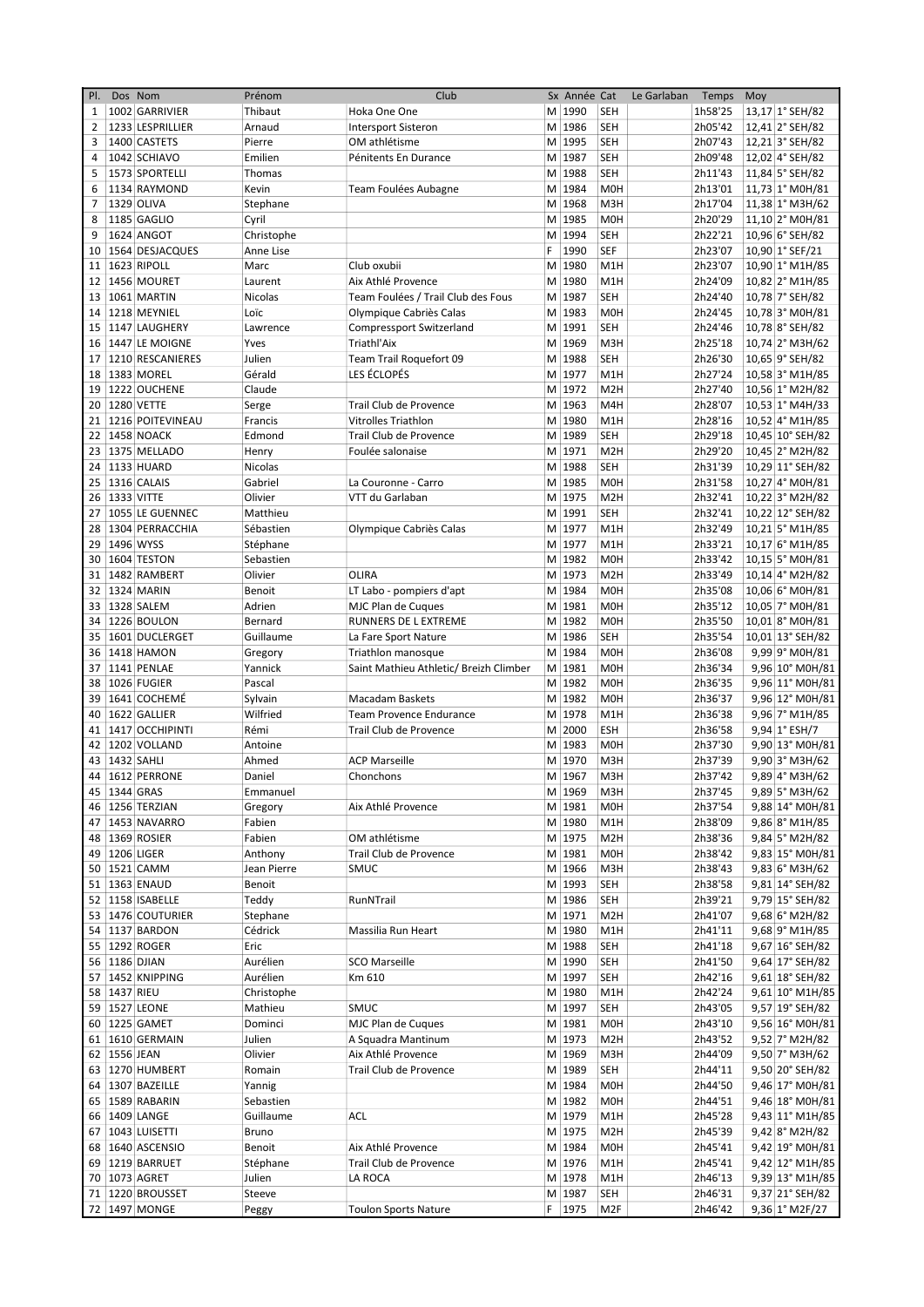| PI. |               | Dos Nom                | Prénom          | Club                                  |    | Sx Année Cat |                  | Le Garlaban | Temps   | Moy |                          |
|-----|---------------|------------------------|-----------------|---------------------------------------|----|--------------|------------------|-------------|---------|-----|--------------------------|
| 73  |               | 1108 CRISTOFANI        | Pascal          | Cabriès trail club                    |    | M 1970       | M3H              |             | 2h46'58 |     | 9,34 8° M3H/62           |
| 74  |               | 1349 JERBILLET         | Pierre          | Aix Athlé Provence                    |    | M 1994       | <b>SEH</b>       |             | 2h47'23 |     | 9,32 22° SEH/82          |
| 75  |               | 1575 D'AMORE           | Raphael         |                                       |    | M 1976       | M <sub>1</sub> H |             | 2h47'54 |     | $9,29$ 14° M1H/85        |
| 76  |               | 1007 POULAIN           | Lucian          | La Ciotat Triathlon                   |    | M 1995       | <b>SEH</b>       |             | 2h49'18 |     | 9,21 23° SEH/82          |
| 77  |               | 1252 EL KHOURY         | Jerome          | LFA                                   |    | M 1978       | M <sub>1</sub> H |             | 2h49'44 |     | 9,19 15° M1H/85          |
| 78  |               | 1003 MARCOTORCHINO     | Nicolas         |                                       |    | M 1985       | <b>MOH</b>       |             | 2h49'50 |     | $9,19 20^{\circ}$ M0H/81 |
| 79  |               | 1229 JULLO             | Eric            |                                       |    | M 1979       | M <sub>1</sub> H |             | 2h50'28 |     | 9,15 16° M1H/85          |
| 80  |               | 1215 DEYDIER           | Alexis          | <b>Team Bertagne</b>                  |    | M 1992       | <b>SEH</b>       |             | 2h50'37 |     | 9,14 24° SEH/82          |
| 81  |               | 1221 BROUSSET          | Lenka           |                                       | F  | 1983         | <b>MOF</b>       |             | 2h50'38 |     | $9,14 1°$ MOF/17         |
| 82  |               | 1078 VALLEE            | Marc            | <b>Team Trail Koloc's</b>             |    | M 1967       | M <sub>3</sub> H |             | 2h50'42 |     | 9,14 9° M3H/62           |
| 83  |               | 1343 GUÉRIN            | Jean-Noël       | <b>Team Trail Koloc's</b>             |    | M 1979       | M <sub>1</sub> H |             | 2h50'44 |     | 9,14 17° M1H/85          |
| 84  |               | 1230 GIRAUD            | Henri           | Ventabren                             |    | M 1996       | <b>SEH</b>       |             | 2h51'03 |     | 9,12 25° SEH/82          |
| 85  |               | 1189 HYACINTHE         | Jean-Noël       |                                       |    | M 1978       | M <sub>1</sub> H |             | 2h51'29 |     | 9,10 18° M1H/85          |
| 86  |               | 1228 RINGEISSEN        |                 | <b>Taillefer Trail Team</b>           |    | M 1958       | M <sub>5</sub> H |             | 2h52'15 |     | 9,06 1° M5H/21           |
| 87  |               | 1595 BELARIBI          | Jacques         | AMSLF Oxubii                          |    | M 1981       | M <sub>OH</sub>  |             | 2h52'39 |     | 9,04 21° M0H/81          |
|     |               |                        | Dady<br>Yannick |                                       |    | M 1980       |                  |             | 2h52'45 |     |                          |
| 88  |               | 1554 AIGOIN            |                 |                                       |    |              | M <sub>1</sub> H |             |         |     | 9,03 19° M1H/85          |
| 89  |               | 1569 DOUALLE           | Thomas          |                                       |    | M 1989       | SEH              |             | 2h53'03 |     | 9,01 26° SEH/82          |
| 90  |               | 1160 VANPOPERYNGHE     | Yann            | <b>JGT</b>                            |    | M 1982       | M <sub>OH</sub>  |             | 2h53'14 |     | 9,01 22° M0H/81          |
| 91  |               | 1317 SCHIANO DI COSCIA | Jérôme          | Km 42.195 Marseille                   |    | M 1972       | M <sub>2</sub> H |             | 2h53'26 |     | 8,99 9° M2H/82           |
| 92  |               | 1191 LERDA             | Camille         |                                       |    | M 1998       | ESH              |             | 2h53'39 |     | 8,98 2° ESH/7            |
| 93  |               | 1282 ALCARAZ           | Mandy           | Team Endurance Shop 13                | F  | 1990         | <b>SEF</b>       |             | 2h53'43 |     | 8,98 2° SEF/21           |
| 94  |               | 1390 LUCAS             | Jean-Christophe |                                       |    | M 1981       | <b>M0H</b>       |             | 2h53'43 |     | 8,98 23° M0H/81          |
| 95  |               | 1549 LAGRÈVE           | Kélian          |                                       |    | M 1992       | SEH              |             | 2h53'47 |     | 8,98 27° SEH/82          |
| 96  |               | 1144 CHAUVEL           | Christophe      | 3A                                    |    | M 1969       | M3H              |             | 2h53'49 |     | 8,97 10° M3H/62          |
| 97  |               | 1429 PANNEKEET         | Frédéric        | <b>CAVAL Pertuis</b>                  |    | M 1985       | <b>M0H</b>       |             | 2h54'23 |     | 8,95 24° M0H/81          |
|     |               | 98 1336 LERDA          | <b>Baptiste</b> |                                       |    | M 1993       | SEH              |             | 2h54'33 |     | 8,94 28° SEH/82          |
| 99  |               | 1323 ABAD              | Sebastien       | Courtforest                           |    | M 1979       | M <sub>1</sub> H |             | 2h54'54 |     | 8,92 20° M1H/85          |
|     |               | 100 1179 CARLOTTI      | Franck          |                                       |    | M 1975       | M <sub>2</sub> H |             | 2h55'03 |     | 8,91 10° M2H/82          |
|     |               | 101 1603 LEJARD        | Kevin           | LFSN                                  |    | M 1983       | <b>MOH</b>       |             | 2h55'17 |     | 8,90 25° M0H/81          |
|     |               | 102 1360 NEWTON        | James           |                                       |    | M 1986       | <b>SEH</b>       |             | 2h56'17 |     | 8,85 29° SEH/82          |
|     |               | 103 1151 COTELLE       | Renaud          | Sanary Cap Garonne                    |    | M 1975       | M <sub>2</sub> H |             | 2h56'28 |     | 8,84 11° M2H/82          |
|     |               | 104 1080 COUVREUR      | André           | Courir à Caissargues                  |    | M 1987       | <b>SEH</b>       |             | 2h56'39 |     | 8,83 30° SEH/82          |
|     |               | 105 1341 FAIVRE        | Benjamin        | #RunLançon                            |    | M 1982       | <b>MOH</b>       |             | 2h56'54 |     | 8,82 26° M0H/81          |
|     |               | 106 1413 ALBARET       | Thierry         | <b>SMAC</b>                           |    | M 1972       | M <sub>2</sub> H |             | 2h57'12 |     | 8,80 12° M2H/82          |
|     |               | 107 1522 KAZGANDJIAN   | Florent         | <b>FK Training</b>                    |    | M 1988       | <b>SEH</b>       |             | 2h57'14 |     | 8,80 31° SEH/82          |
|     | 108 1468 NAIN |                        | Sebastien       | <b>Team Ultimum</b>                   |    | M 1972       | M <sub>2</sub> H |             | 2h57'19 |     | 8,80 13° M2H/82          |
|     | 109 1469 NAIN |                        | Alexandra       | <b>Team Ultimum</b>                   | F  | 1976         | M <sub>1</sub> F |             | 2h57'19 |     | 8,80 1° M1F/26           |
|     |               | 110 1265 ROUX          | Thomas          |                                       |    | M 1977       | M <sub>1</sub> H |             | 2h57'51 |     | 8,77 21° M1H/85          |
|     |               | 111 1386 SANTUCCI      | Christophe      | Team Trail Koloc's                    |    | M 1977       | M <sub>1</sub> H |             | 2h58'00 |     | 8,76 22° M1H/85          |
|     |               | 112 1366 FARNARIER     | Julie           | OM athlétisme                         | F. | 1975         | M <sub>2F</sub>  |             | 2h58'08 |     |                          |
|     |               |                        |                 |                                       |    |              |                  |             |         |     | 8,76 2° M2F/27           |
|     |               | 113 1395 PINOT         | Manu            |                                       |    | M 1987       | <b>SEH</b>       |             | 2h58'20 |     | 8,75 32° SEH/82          |
|     |               | 114 1115 FUSTIER       | Christophe      | Cabriès trail club                    |    | M 1988       | <b>SEH</b>       |             | 2h58'40 |     | 8,73 33° SEH/82          |
|     |               | 115 1293 THIEULLEN     | Alexis          |                                       |    | M 1985       | <b>MOH</b>       |             | 2h58'51 |     | 8,72 27° M0H/81          |
|     |               | 116 1397 BARCELO       | Thierry         | VTT St Savournin                      |    | M 1970       | M3H              |             | 2h58'53 |     | 8,72 11° M3H/62          |
|     |               | 117 1529 ROSSETTI      | Joseph          | Roxors                                |    | M 1966       | M3H              |             | 2h58'56 |     | 8,72 12° M3H/62          |
|     |               | 118 1173 JANVIER       | Loïc            | TA-M44                                |    | M 1964       | M4H              |             | 2h59'02 |     | 8,71 2° M4H/33           |
|     |               | 119 1475 ACKERMANN     | Jörg            |                                       |    | M 1969       | M3H              |             | 2h59'13 |     | 8,70 13° M3H/62          |
|     |               | 120 1631 LOUVIOT       | Lisa            |                                       | F. | 1990         | SEF              |             | 2h59'16 |     | 8,70 3° SEF/21           |
|     |               | 121 1450 ACHARD        | Fabrice         | La foulée Sisteronaise la Perce roche |    | M 1971       | M2H              |             | 2h59'17 |     | 8,70 14° M2H/82          |
|     |               | 122 1443 LAUGIER       | Laurence        | Courir à Bouc Bel air                 | F  | 1980         | M1F              |             | 2h59'34 |     | 8,69 2° M1F/26           |
|     |               | 123 1172 MARTINEZ      | Christophe      | Curly trailers                        |    | M 1982       | M0H              |             | 2h59'44 |     | 8,68 28° M0H/81          |
|     |               | 124 1247 GRIECO        | Lionel          | LFP Elan lambesc                      |    | M 1972       | M <sub>2</sub> H |             | 2h59'46 |     | 8,68 15° M2H/82          |
|     |               | 125 1149 BRESSAN       | Hervé           | Team Trail Koloc's                    |    | M 1967       | M3H              |             | 3h00'16 |     | 8,65 14° M3H/62          |
|     |               | 126 1472 CAZENAVE      | Theo            | Team Trail Roquefort 09               |    | M 1998       | ESH              |             | 3h00'23 |     | 8,65 3° ESH/7            |
|     |               | 127 1525 ROMI          | Didier          |                                       |    | M 1965       | M4H              |             | 3h00'47 |     | 8,63 3° M4H/33           |
|     |               | 128 1362 SOLLAZZO      | Christophe      | Courir à sausset                      |    | M 1974       | M <sub>2</sub> H |             | 3h00'56 |     | 8,62 16° M2H/82          |
|     |               | 129 1531 BOULANGER     | Thomas          | Km 610                                |    | M 1986       | SEH              |             | 3h00'59 |     | 8,62 34° SEH/82          |
|     |               | 130 1083 MASSA         | Axel            |                                       |    | M 1985       | M0H              |             | 3h00'59 |     | 8,62 29° M0H/81          |
|     |               | 131 1514 LANAU         | Mederic         |                                       |    | M 1992       | SEH              |             | 3h01'11 |     | 8,61 35° SEH/82          |
|     |               | 132 1642 PETITALOT     | Frederic        | <b>SCO Ste Marguerite</b>             |    | M 1971       | M <sub>2</sub> H |             | 3h01'20 |     | 8,60 17° M2H/82          |
|     |               | 133 1082 MUNDA         | Alain           | Courir à Caissargues                  |    | M 1972       | M <sub>2</sub> H |             | 3h01'55 |     | 8,58 18° M2H/82          |
|     |               | 134 1637 GUIOL         | Sebastien       | Aix Athlé Provence                    |    | M 1985       | M0H              |             | 3h02'07 |     | 8,57 30° M0H/81          |
|     |               | 135 1588 GUIRALD       | Gilles          | LFSN                                  |    | M 1989       | SEH              |             | 3h02'23 |     | 8,55 36° SEH/82          |
|     |               | 136 1182 BAUTISTA      | Gaëtan          | SMAC                                  |    | M 1978       | M1H              |             | 3h02'24 |     | 8,55 23° M1H/85          |
|     | 137 1315 SAEZ |                        | Virginie        | SMA                                   | F  | 1969         | M3F              |             | 3h02'47 |     | 8,53 1° M3F/5            |
|     |               | 138 1431 GELOT         | Mickael         |                                       |    | M 1979       | M1H              |             | 3h03'00 |     | 8,52 24° M1H/85          |
|     |               | 139 1284 GUIHENEUF     | Nicolas         |                                       |    | M 1982       | M0H              |             | 3h03'06 |     | 8,52 31° M0H/81          |
|     |               | 140 1428 RICHARD       | Arnaud          |                                       |    | M 1985       | M0H              |             | 3h03'37 |     | 8,50 32° M0H/81          |
|     |               | 141 1017 LETANG        | Yannick         |                                       |    | M 1985       | M0H              |             | 3h03'38 |     |                          |
|     |               |                        |                 | CE CMA Macadam                        |    |              |                  |             |         |     | 8,50 33° M0H/81          |
|     |               | 142 1209 D'ASTA        | Eric            |                                       |    | M 1993       | SEH              |             | 3h03'50 |     | 8,49 37° SEH/82          |
|     |               | 143 1445 CARAYOL       | Mathieu         | Team Trail Roquefort 09               |    | M 1976       | M1H              |             | 3h03'57 |     | 8,48 25° M1H/85          |
|     |               | 144 1618 VILLAR        | Clément         | Aix Athlé Provence                    |    | M 1987       | SEH              |             | 3h04'17 |     | 8,47 38° SEH/82          |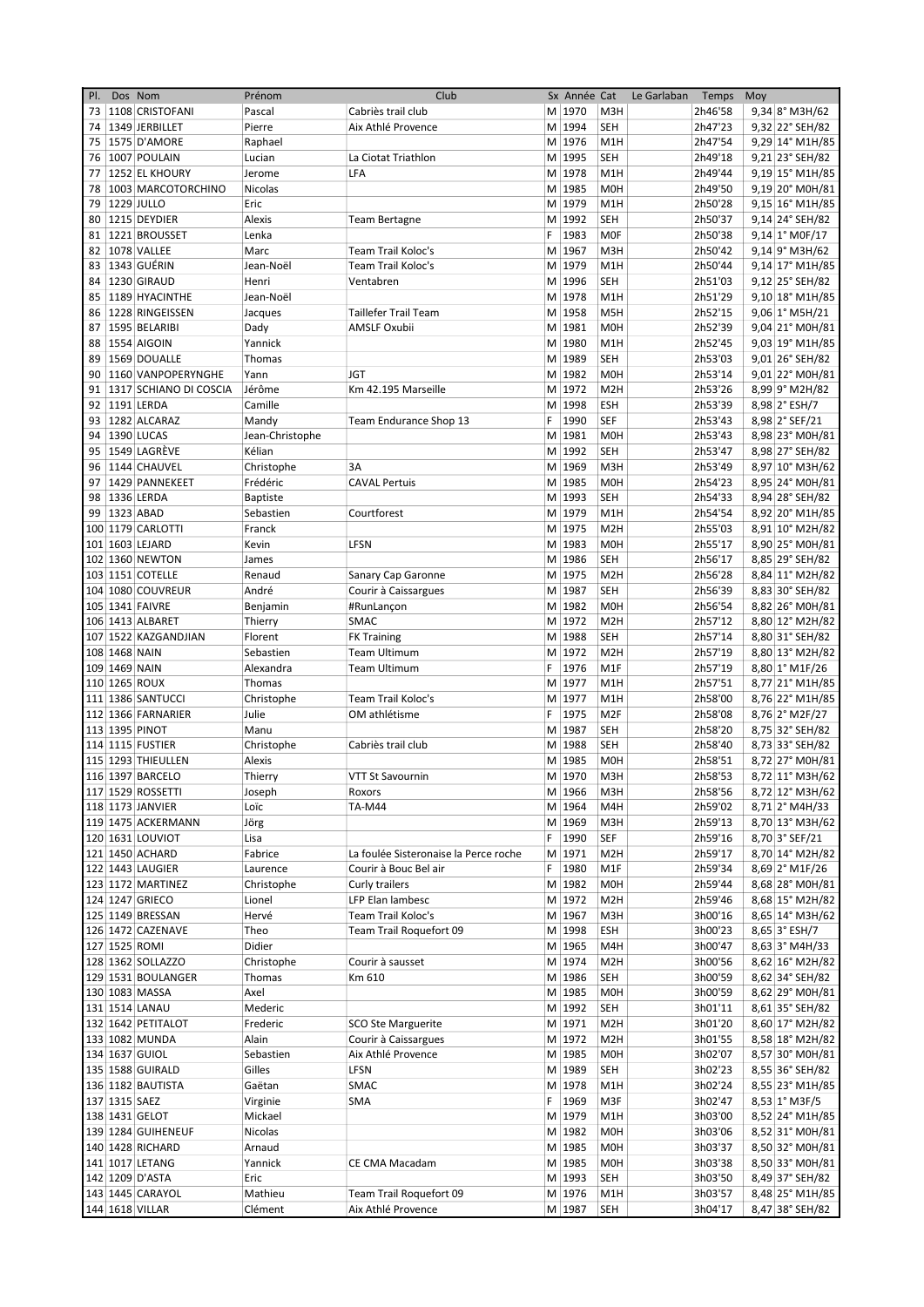| PI. |               | Dos Nom                | Prénom          | Club                        |    | Sx Année Cat |                  | Le Garlaban | Temps   | Moy |                  |
|-----|---------------|------------------------|-----------------|-----------------------------|----|--------------|------------------|-------------|---------|-----|------------------|
|     |               | 145 1592 REMY          | Benoit          |                             |    | M 1981       | <b>M0H</b>       |             | 3h04'37 |     | 8,45 34° M0H/81  |
|     |               | 146 1461 HAMET         | Julien          | Chronolibre                 |    | M 1979       | M <sub>1</sub> H |             | 3h04'44 |     | 8,44 26° M1H/85  |
|     |               | 147 1407 GEORGES       | Nicolas         |                             |    | M 1980       | M1H              |             | 3h04'53 |     | 8,44 27° M1H/85  |
|     |               | 148 1311 NAVARRO       | Robert          |                             |    | M 1950       | M7H              |             | 3h05'01 |     | 8,43 1° M7H/4    |
|     |               | 149 1205 DUHAMEL       | Guillaume       | <b>SMUC</b>                 |    | M 1974       | M <sub>2</sub> H |             | 3h05'08 |     | 8,43 19° M2H/82  |
|     |               | 150 1062 RAYMOND       | Alexis          |                             |    | M 1979       | M <sub>1</sub> H |             | 3h05'14 |     | 8,42 28° M1H/85  |
|     |               | 151 1214 MATON         | Eric            | Speedy Club de Provence     |    | M 1960       | M <sub>5</sub> H |             | 3h06'00 |     | 8,39 2° M5H/21   |
|     |               | 152 1490 SEBAG         | Teddy           |                             |    | M 1985       | <b>MOH</b>       |             | 3h06'20 |     | 8,37 35° M0H/81  |
|     |               | 153 1636 PORTEFAIX     | Helene          |                             | F  | 1984         | <b>MOF</b>       |             | 3h06'45 |     | 8,35 2° MOF/17   |
|     | 154 1632 HUET |                        | Frédéric        | Club Sardines Triathlon     |    | M 1981       | <b>M0H</b>       |             | 3h06'45 |     | 8,35 36° M0H/81  |
|     |               |                        |                 |                             |    |              |                  |             |         |     | 8,34 3° M5H/21   |
|     |               | 155 1131 BLACHERE      | Christian       |                             |    | M 1960       | M <sub>5</sub> H |             | 3h07'01 |     |                  |
|     |               | 156 1550 SEBBANE       | David           | <b>Team SUD RUNNING</b>     |    | M 1978       | M <sub>1</sub> H |             | 3h07'08 |     | 8,34 29° M1H/85  |
|     |               | 157 1038 CORTES        | Laurent         |                             |    | M 1983       | M <sub>OH</sub>  |             | 3h07'09 |     | 8,34 37° M0H/81  |
|     |               | 158 1241 MOURON        | Michel          | Courir à Fuveau             |    | M 1960       | M <sub>5</sub> H |             | 3h07'16 |     | 8,33 4° M5H/21   |
|     |               | 159 1392 LE BÉGUEC     | Thomas          |                             |    | M 1987       | SEH              |             | 3h07'22 |     | 8,33 39° SEH/82  |
|     |               | 160 1104 BACHELET      | Guillaume       | Cabriès trail club          |    | M 1985       | <b>M0H</b>       |             | 3h07'24 |     | 8,32 38° M0H/81  |
|     |               | 161 1355 MASCOLO       | Julien          | LFSN                        |    | M 1985       | <b>MOH</b>       |             | 3h07'55 |     | 8,30 39° M0H/81  |
|     |               | 162 1580 ARBUSA        | Sebastien       | Courir à Bouc Bel air       |    | M 1981       | M <sub>OH</sub>  |             | 3h08'03 |     | 8,30 40° M0H/81  |
|     |               | 163 1459 CHEVALIER     | Guillaume       | <b>Trail Club Ollioules</b> |    | M 1978       | M1H              |             | 3h08'08 |     | 8,29 30° M1H/85  |
|     |               | 164 1625 SAULNIER      | Alexis          | Aix Marseille université    |    | M 1995       | SEH              |             | 3h08'20 |     | 8,28 40° SEH/82  |
|     |               | 165 1025 WEBER         | Jean            | Aix Athlé Provence          |    | M 1966       | M <sub>3</sub> H |             | 3h08'24 |     | 8,28 15° M3H/62  |
|     | 166 1250 PELE |                        | Quentin         | Aix Athlé Provence          |    | M 1989       | <b>SEH</b>       |             | 3h08'35 |     | 8,27 41° SEH/82  |
|     |               | 167 1112 DESNAULT      | Yann            | Cabriès trail club          |    | M 1977       | M <sub>1</sub> H |             | 3h08'37 |     | 8,27 31° M1H/85  |
|     |               | 168 1587 VICARI        | Bruno           | Les foulées pélissannaises  |    | M 1966       | M3H              |             | 3h08'40 |     | 8,27 16° M3H/62  |
|     |               | 169 1264 GANIVET       | Jerome          | Vitrolles Triathlon         |    | M 1977       | M <sub>1</sub> H |             | 3h08'51 |     | 8,26 32° M1H/85  |
|     |               |                        |                 |                             |    |              |                  |             |         |     |                  |
|     |               | 170 1049 CORTES        | Fabien          |                             |    | M 1989       | SEH              |             | 3h08'58 |     | 8,26 42° SEH/82  |
|     |               | 171 1423 ROSSI         | Frédéric        | Courir à Velaux             |    | M 1981       | M <sub>OH</sub>  |             | 3h09'18 |     | 8,24 41° M0H/81  |
|     |               | 172 1290 LOPEZ         | Claude          | <b>CAVAL Pertuis</b>        |    | M 1963       | M4H              |             | 3h09'22 |     | 8,24 4° M4H/33   |
|     |               | 173 1088 HUYGHE        | Laetitia        |                             | F  | 1974         | M <sub>2F</sub>  |             | 3h09'58 |     | 8,21 3° M2F/27   |
|     |               | 174 1145 FOULTIER      | Regis           |                             |    | M 1973       | M <sub>2</sub> H |             | 3h09'59 |     | 8,21 20° M2H/82  |
|     |               | 175 1419 ANDREANI      | Pierre          | Trail Club de Provence      |    | M 1965       | M4H              |             | 3h10'22 |     | $8,19$ 5° M4H/33 |
|     |               | 176 1245 PROBST        | Jeffrey         |                             |    | M 1969       | M3H              |             | 3h10'43 |     | 8,18 17° M3H/62  |
|     |               | 177 1140 CLOUE         | Laurent         | La foulée de Gréasque       |    | M 1966       | M3H              |             | 3h10'52 |     | 8,17 18° M3H/62  |
|     |               | 178 1552 ANDREU        | <b>Boris</b>    | Team Trail Koloc's          |    | M 1977       | M1H              |             | 3h10'55 |     | 8,17 33° M1H/85  |
|     |               | 179 1586 DEFAIS        | Cyril           |                             |    | M 1973       | M <sub>2</sub> H |             | 3h11'19 |     | 8,15 21° M2H/82  |
|     |               | 180 1565 PERRIMOND     | Maxime          | <b>Trail Club Ollioules</b> |    | M 1990       | <b>SEH</b>       |             | 3h11'24 |     | 8,15 43° SEH/82  |
|     |               | 181 1348 LEGER-PIGOUT  | Matéo           | Aix Marseille université    |    | M 1998       | <b>ESH</b>       |             | 3h11'25 |     | $8,15$ 4° ESH/7  |
|     |               | 182 1532 BOURDILLON    | Sofiane         | <b>Team Bertagne</b>        |    | M 1996       | <b>SEH</b>       |             | 3h11'51 |     | 8,13 44° SEH/82  |
|     |               |                        |                 | Courir à Bouc Bel air       |    |              | M <sub>OH</sub>  |             |         |     | 8,13 42° M0H/81  |
|     |               | 183 1597 DUBOIS        | Benjamin        |                             |    | M 1981       |                  |             | 3h11'52 |     |                  |
|     |               | 184 1238 LABOUREL      | Hugues          |                             |    | M 1975       | M <sub>2</sub> H |             | 3h11'58 |     | 8,13 22° M2H/82  |
|     |               | 185 1581 PONCET        | Julien          |                             |    | M 1982       | <b>M0H</b>       |             | 3h12'05 |     | 8,12 43° M0H/81  |
|     |               | 186 1277 FOGLIARINO    | Olivier         |                             |    | M 1969       | M <sub>3</sub> H |             | 3h12'10 |     | 8,12 19° M3H/62  |
|     |               | 187 1188 RECOTILLET    | Meryl           | Speedy Club de Provence     | F  | 1992         | SEF              |             | 3h12'13 |     | 8,12 4° SEF/21   |
|     |               | 188 1242 SAVOY         | Ludovic         | <b>Team Trail Spirit</b>    |    | M 1987       | <b>SEH</b>       |             | 3h12'36 |     | 8,10 45° SEH/82  |
|     |               | 189 1276 GIORDANO      | Philippe        | <b>SCO Ste Marguerite</b>   |    | M 1963       | M4H              |             | 3h12'37 |     | 8,10 6° M4H/33   |
|     |               | 190 1478 DONADIO       | Philippe        | Athlétic Berre Club         |    | M 1983       | M0H              |             | 3h12'49 |     | 8,09 44° M0H/81  |
|     |               | 191 1217 GUICHET       | Christophe      | MJC Plan de Cuques          |    | M 1970       | M3H              |             | 3h13'12 |     | 8,07 20° M3H/62  |
|     |               | 192 1367 LEFLOCH       | Isabelle        | OM athlétisme               |    | F 1976       | M1F              |             | 3h13'46 |     | 8,05 3° M1F/26   |
|     |               | 193 1211 CORTES        | Thierry         |                             |    | M 1990       | SEH              |             | 3h14'01 |     | 8,04 46° SEH/82  |
|     |               | 194 1498 ROYER-VINICIO | <b>Boris</b>    | <b>ASHSJ</b>                |    | M 1977       | M1H              |             | 3h14'08 |     | 8,04 34° M1H/85  |
|     |               | 195 1486 PROVITOLO     | Vincent         |                             |    | M 1968       | M3H              |             | 3h14'08 |     | 8,04 21° M3H/62  |
|     |               | 196 1577 TONETTI       | Antoine         | Courir à Bouc Bel air       |    | M 1961       | M4H              |             | 3h14'48 |     | 8,01 7° M4H/33   |
|     |               | 197 1627 KOPEL         |                 | Trail Club de Provence      |    | M 1975       | M <sub>2</sub> H |             | 3h15'00 |     | 8,00 23° M2H/82  |
|     |               | 198 1600 HURSTEL       | Davy<br>Olivier |                             |    | M 1962       |                  |             | 3h15'13 |     |                  |
|     |               |                        |                 |                             |    |              | M4H              |             |         |     | 7,99 8° M4H/33   |
|     |               | 199 1060 BRETER        | Mylene          | La foulée de Gréasque       | F. | 1972         | M <sub>2F</sub>  |             | 3h15'20 |     | 7,99 4° M2F/27   |
|     |               | 200 1358 LE ROUX       | Christèle       | Six fours triathlon         | F  | 1971         | M <sub>2F</sub>  |             | 3h15'21 |     | 7,99 5° M2F/27   |
|     |               | 201 1041 MASIA         | Cyrille         | Vieux cochons seillonais    |    | M 1979       | M1H              |             | 3h15'29 |     | 7,98 35° M1H/85  |
|     |               | 202 1357 AGOSTINI      | Serge           | Six fours triathlon         |    | M 1965       | M4H              |             | 3h15'29 |     | 7,98 9° M4H/33   |
|     |               | 203 1619 BALLIER       | Julien          |                             |    | M 1985       | M0H              |             | 3h16'14 |     | 7,95 45° M0H/81  |
|     |               | 204 1200 SURIA         | Laetitia        | St Joseph                   | F  | 1980         | M1F              |             | 3h16'16 |     | 7,95 4° M1F/26   |
|     |               | 205 1127 DOMMERGUES    | Laure           |                             | F  | 1986         | SEF              |             | 3h16'48 |     | 7,93 5° SEF/21   |
|     |               | 206 1410 PORTELETTE    | Jocelyne        | Cross Traîner 13            | F  | 1963         | M4F              |             | 3h16'48 |     | 7,93 1° M4F/7    |
|     |               | 207 1028 LEGLISE       | Mathieu         |                             |    | M 1990       | SEH              |             | 3h16'51 |     | 7,92 47° SEH/82  |
|     |               | 208 1462 GAMEL         | Fabrice         |                             |    | M 1969       | M3H              |             | 3h16'59 |     | 7,92 22° M3H/62  |
|     |               | 209 1325 HOTTIN        | Benjamin        | Aubagne Triathlon           |    | M 1985       | M0H              |             | 3h17'02 |     | 7,92 46° M0H/81  |
|     |               | 210 1187 VEYSSEYRE     | Didier          |                             |    | M 1968       | M3H              |             | 3h17'05 |     | 7,92 23° M3H/62  |
|     |               | 211 1319 PENCIOLELLI   | Charles         | Aix Athlé Provence          |    | M 1974       | M <sub>2</sub> H |             | 3h17'06 |     | 7,91 24° M2H/82  |
|     |               | 212 1332 GUTIERREZ     | Mickaël         |                             |    | M 1979       | M1H              |             | 3h17'23 |     | 7,90 36° M1H/85  |
|     |               | 213 1258 CASTELL       | Fabien          |                             |    | M 1977       | M1H              |             | 3h17'24 |     | 7,90 37° M1H/85  |
|     |               |                        |                 |                             |    |              |                  |             |         |     |                  |
|     |               | 214 1513 ROSTAN        | Julie           | Trail club des Fous         | F. | 1997         | SEF              |             | 3h17'44 |     | 7,89 6° SEF/21   |
|     |               | 215 1267 THOMASSIN     | <b>Bastien</b>  | <b>CAVAL Pertuis</b>        |    | M 1987       | <b>SEH</b>       |             | 3h18'18 |     | 7,87 48° SEH/82  |
|     |               | 216 1239 PONTIER       | Thierry         | Rock N Trail                |    | M 1974       | M <sub>2</sub> H |             | 3h18'24 |     | 7,86 25° M2H/82  |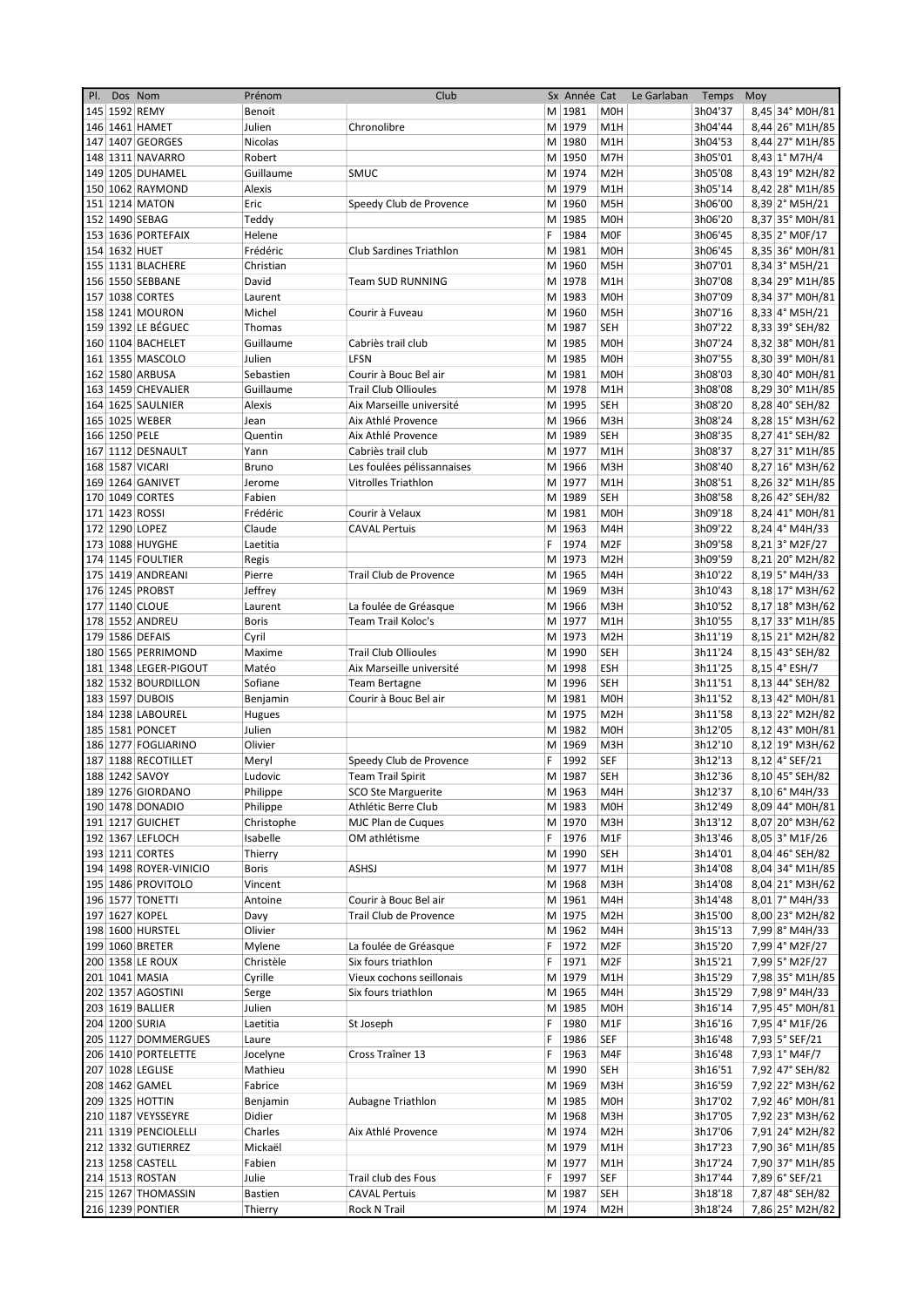| PI. | Dos Nom       |                          | Prénom          | Club                                     |   | Sx Année Cat |                  | Le Garlaban | Temps   | Moy |                 |
|-----|---------------|--------------------------|-----------------|------------------------------------------|---|--------------|------------------|-------------|---------|-----|-----------------|
|     |               | 217 1503 DUCRET          | Laurent         | SMAC                                     |   | M 1972       | M <sub>2</sub> H |             | 3h18'25 |     | 7,86 26° M2H/82 |
|     |               | 218 1198 MOLLET          | Mathieu         |                                          |   | M 1986       | <b>SEH</b>       |             | 3h18'30 |     | 7,86 49° SEH/82 |
|     |               | 219 1562 JOFFROY         | Michel          | Speedy Club de Provence                  |   | M 1960       | M <sub>5</sub> H |             | 3h18'31 |     | 7,86 5° M5H/21  |
|     |               | 220 1098 MARTIN          | Fabrice         |                                          |   | M 1966       | M3H              |             | 3h18'33 |     | 7,86 24° M3H/62 |
|     |               | 221 1040 BARON           | Charles-Edouard |                                          |   | M 1986       | <b>SEH</b>       |             | 3h18'36 |     | 7,85 50° SEH/82 |
|     |               | 222 1094 BRUN            | Jean-Luc        | Courir à Caissargues                     |   | M 1966       | M3H              |             | 3h18'38 |     | 7,85 25° M3H/62 |
|     |               | 223 1551 SACCOMAN        | Marine          | Aix Athlé Provence                       | F | 1991         | SEF              |             | 3h18'49 |     | 7,85 7° SEF/21  |
|     |               | 224 1354 BERREWAERTS     | Bernard         | Trail Club de Provence                   |   | M 1954       | M6H              |             | 3h18'53 |     | 7,84 1° M6H/5   |
|     |               | 225 1449 EYQUEM          | Isabelle        |                                          | F | 1975         | M <sub>2F</sub>  |             | 3h19'00 |     | 7,84 6° M2F/27  |
|     |               | 226 1204 KAFTANDJIAN     | Jean-Pierre     | Endurance 13 Marseille                   |   | M 1957       | M <sub>5</sub> H |             | 3h19'15 |     | 7,83 6° M5H/21  |
|     |               | 227 1353 FERRARI         | Bruno           | <b>SCO Ste Marguerite</b>                |   | M 1972       | M <sub>2</sub> H |             | 3h19'22 |     | 7,82 27° M2H/82 |
|     |               | 228 1598 DUBOIS          | Marie           |                                          | F | 1981         | <b>MOF</b>       |             | 3h19'24 |     | 7,82 3° M0F/17  |
|     | 229 1526 ETE  |                          | Mathieu         |                                          |   | M 1986       |                  |             |         |     |                 |
|     |               |                          |                 |                                          |   |              | SEH              |             | 3h19'35 |     | 7,82 51° SEH/82 |
|     |               | 230 1368 MORVAN          | Pascal          | OM athlétisme                            |   | M 1976       | M1H              |             | 3h19'44 |     | 7,81 38° M1H/85 |
|     |               | 231 1046 PINTO DE BARROS | Jean            |                                          |   | M 1976       | M1H              |             | 3h19'45 |     | 7,81 39° M1H/85 |
|     |               | 232 1146 DE GRAEVE       | Laurent         |                                          |   | M 1969       | M3H              |             | 3h20'08 |     | 7,79 26° M3H/62 |
|     |               | 233 1232 RECH            | Philippe        | Aubagne                                  |   | M 1968       | M3H              |             | 3h20'08 |     | 7,79 27° M3H/62 |
|     |               | 234 1435 HARSTRICH       | Steven          | <b>USC Septèmes</b>                      |   | M 1990       | <b>SEH</b>       |             | 3h20'17 |     | 7,79 52° SEH/82 |
|     | 235 1085 COLL |                          | Nathalie        | <b>Trail Vernet Aventure</b>             | F | 1977         | M <sub>1</sub> F |             | 3h20'25 |     | 7,78 5° M1F/26  |
|     |               | 236 1425 JONQUERES       | Lucas           | OMNIUM                                   |   | M 1991       | <b>SEH</b>       |             | 3h20'31 |     | 7,78 53° SEH/82 |
|     |               | 237 1231 BERJAT          | Tristan         |                                          |   | M 1985       | M <sub>O</sub> H |             | 3h20'31 |     | 7,78 47° M0H/81 |
|     |               | 238 1451 RESPAUD         | Sebastien       |                                          |   | M 1974       | M <sub>2</sub> H |             | 3h20'57 |     | 7,76 28° M2H/82 |
|     |               | 239 1168 GOSMAIN         | Vincent         | Cabriès trail club                       |   | M 1973       | M <sub>2</sub> H |             | 3h21'07 |     | 7,76 29° M2H/82 |
|     |               | 240 1154 GUIGNÉ          | Kevin           |                                          |   | M 1986       | SEH              |             | 3h21'08 |     | 7,76 54° SEH/82 |
|     |               | 241 1378 RENAUD          | Christophe      |                                          |   | M 1989       | <b>SEH</b>       |             | 3h21'20 |     | 7,75 55° SEH/82 |
|     |               | 242 1072 PARISSE         | Arnold          | Courir à Caissargues                     |   | M 1967       | M3H              |             | 3h21'25 |     | 7,75 28° M3H/62 |
|     |               | 243 1099 PARRINELLO      | Bruno           | Courir à Caissargues                     |   | M 1971       | M <sub>2</sub> H |             | 3h21'25 |     | 7,75 30° M2H/82 |
|     |               | 244 1128 GRAU            | Yohan           | Team trail spirit / Courir a caissargues |   | M 1975       | M <sub>2</sub> H |             | 3h21'25 |     | 7,75 31° M2H/82 |
|     |               | 245 1403 GAJAC           | Thomas          | Des buttes et des bières                 |   | M 1991       | SEH              |             | 3h21'26 |     |                 |
|     |               |                          |                 |                                          |   |              |                  |             |         |     | 7,74 56° SEH/82 |
|     |               | 246 1621 KELLER          | Catherine       | Courir à Velaux                          | F | 1962         | M4F              |             | 3h21'49 |     | 7,73 2° M4F/7   |
|     |               | 247 1213 FERAILLE        | Bruno           | <b>SMUC</b>                              |   | M 1964       | M4H              |             | 3h22'09 |     | 7,72 10° M4H/33 |
|     |               | 248 1470 DESAPIO         | Laurent         |                                          |   | M 1971       | M <sub>2</sub> H |             | 3h23'11 |     | 7,68 32° M2H/82 |
|     |               | 249 1301 CHABOT          | Marion          | SMUC                                     | F | 1981         | <b>MOF</b>       |             | 3h23'34 |     | 7,66 4° M0F/17  |
|     |               | 250 1491 LALOT           | Anthony         | Les foulées du Loriot                    |   | M 1981       | <b>M0H</b>       |             | 3h23'37 |     | 7,66 48° M0H/81 |
|     |               | 251 1006 MOUQUET         | Serge           | Courir à sausset                         |   | M 1964       | M4H              |             | 3h23'53 |     | 7,65 11° M4H/33 |
|     |               | 252 1408 DE MENECH       | Emilie          | CSPCG13                                  | F | 1978         | M <sub>1</sub> F |             | 3h23'53 |     | 7,65 6° M1F/26  |
|     |               | 253 1376 PEISSON         | Erik            | <b>AIL Rousset</b>                       |   | M 1956       | M <sub>5</sub> H |             | 3h24'10 |     | 7,64 7° M5H/21  |
|     |               | 254 1183 ZERBONE         | Julien          |                                          |   | M 1983       | <b>MOH</b>       |             | 3h25'37 |     | 7,59 49° M0H/81 |
|     |               | 255 1347 ADJEMOUT        | Mathieu         | Aix Marseille université                 |   | M 1998       | ESH              |             | 3h25'50 |     | 7,58 5° ESH/7   |
|     |               | 256 1467 BONNET          | Eric            | Aix Athlé Provence                       |   | M 1958       | M5H              |             | 3h25'59 |     | 7,57 8° M5H/21  |
|     |               | 257 1416 OCCHIPINTI      | Jean-Marc       | Trail Club de Provence                   |   | M 1966       | M3H              |             | 3h26'04 |     | 7,57 29° M3H/62 |
|     |               | 258 1405 COUTARD         | Bruno           | SMUC                                     |   | M 1974       | M <sub>2</sub> H |             | 3h26'12 |     | 7,57 33° M2H/82 |
|     |               | 259 1421 COUTARD         | Fabien          |                                          |   | M 1978       |                  |             | 3h26'12 |     | 7,57 40° M1H/85 |
|     |               |                          |                 |                                          |   | M 1959       | M1H              |             | 3h26'25 |     | 7,56 9° M5H/21  |
|     |               | 260 1553 DENU            | Hervé           | AA Allaudienne et du 13ème               |   |              | M5H              |             |         |     |                 |
|     |               | 261 1309 LEMOINE         | Hugues          |                                          |   | M 1991       | SEH              |             | 3h26'36 |     | 7,55 57° SEH/82 |
|     |               | 262 1110 DERASSE         | Sebastien       | Cabriès trail club                       |   | M 1971       | M <sub>2</sub> H |             | 3h26'36 |     | 7,55 34° M2H/82 |
|     |               | 263 1504 LORILLO         | Daniel          | Athlétic Berre Club                      |   | M 1972       | M <sub>2</sub> H |             | 3h26'52 |     | 7,54 35° M2H/82 |
|     |               | 264 1465 MANIGEANS       | Patrice         |                                          |   | M 1975       | M <sub>2</sub> H |             | 3h26'58 |     | 7,54 36° M2H/82 |
|     |               | 265 1109 DECONNINCK      | Aurelien        | Cabriès trail club                       |   | M 1984       | M0H              |             | 3h27'12 |     | 7,53 50° M0H/81 |
|     |               | 266 1305 PETITEAU        | Christophe      | <b>Team Trail Paris</b>                  |   | M 1970       | M3H              |             | 3h27'13 |     | 7,53 30° M3H/62 |
|     |               | 267 1566 SARKISSIAN      | Michel          | Aix Athlé Provence                       |   | M 1964       | M4H              |             | 3h27'13 |     | 7,53 12° M4H/33 |
|     |               | 268 1547 MEHL            | Christophe      |                                          |   | M 1977       | M1H              |             | 3h27'13 |     | 7,53 41° M1H/85 |
|     |               | 269 1505 RAYNAUT         | Raphael         | Traileur du Sud                          |   | M 1978       | M1H              |             | 3h27'13 |     | 7,53 42° M1H/85 |
|     |               | 270 1615 MOSSÉ           | Fabien          |                                          |   | M 1978       | M1H              |             | 3h27'36 |     | 7,51 43° M1H/85 |
|     |               | 271 1535 ESPOSITO        | Florian         |                                          |   | M 1988       | SEH              |             | 3h27'39 |     | 7,51 58° SEH/82 |
|     |               | 272 1056 PRIOL           | Agathe          |                                          |   | F 1993       | <b>SEF</b>       |             | 3h27'54 |     | 7,50 8° SEF/21  |
|     |               | 273 1626 AURELLE         | Didier          |                                          |   | M 1970       | M3H              |             | 3h27'57 |     | 7,50 31° M3H/62 |
|     |               | 274 1430 BALLY           | Marc            |                                          |   | M 1958       | M5H              |             | 3h27'58 |     | 7,50 10° M5H/21 |
|     |               | 275 1519 BOUNIOL         | Mathias         | les furets des collines                  |   | M 1970       | M3H              |             | 3h28'05 |     | 7,50 32° M3H/62 |
|     |               | 276 1455 BARBE           | Benoit          |                                          |   | M 1979       | M1H              |             | 3h28'06 |     | 7,50 44° M1H/85 |
|     |               | 277 1561 DESTI           | Jean-Philippe   | AA Allaudienne et du 13ème               |   | M 1972       | M <sub>2</sub> H |             | 3h28'14 |     | 7,49 37° M2H/82 |
|     | 278 1207 ALI  |                          |                 |                                          |   | M 1982       |                  |             |         |     |                 |
|     |               |                          | Jamel           |                                          |   |              | M0H              |             | 3h28'18 |     | 7,49 51° M0H/81 |
|     |               | 279 1545 BERGER          | <b>Brice</b>    |                                          |   | M 1997       | SEH              |             | 3h28'27 |     | 7,48 59° SEH/82 |
|     |               | 280 1477 ROBIN           | Dominique       |                                          |   | M 1965       | M4H              |             | 3h28'37 |     | 7,48 13° M4H/33 |
|     |               | 281 1095 FARGIER         | Fabien          | Courir à Caissargues                     |   | M 1975       | M <sub>2</sub> H |             | 3h28'39 |     | 7,48 38° M2H/82 |
|     |               | 282 1014 DESCORDE        | Yannick         | Runandtrail Marine                       |   | M 1975       | M <sub>2</sub> H |             | 3h28'46 |     | 7,47 39° M2H/82 |
|     |               | 283 1536 FAVRIL          | Elodie          | Viaxoft                                  |   | F 1991       | SEF              |             | 3h29'22 |     | 7,45 9° SEF/21  |
|     |               | 284 1365 VIANO           | Cedric          |                                          |   | M 1978       | M1H              |             | 3h29'22 |     | 7,45 45° M1H/85 |
|     |               | 285 1448 BAUDRY          | Regis           | Aix Athlé Provence                       |   | M 1963       | M4H              |             | 3h29'30 |     | 7,45 14° M4H/33 |
|     |               | 286 1584 PAPAZIAN        | Antranik        | <b>CS IBM Marseille</b>                  |   | M 1949       | M7H              |             | 3h29'34 |     | 7,44 2° M7H/4   |
|     |               | 287 1136 LAURO           | Aurélien        |                                          |   | M 1998       | ESH              |             | 3h29'43 |     | 7,44 6° ESH/7   |
|     |               | 288 1306 ROGIER          | Richard         | <b>ASM Vieux Port</b>                    |   | M 1977       | M1H              |             | 3h29'57 |     | 7,43 46° M1H/85 |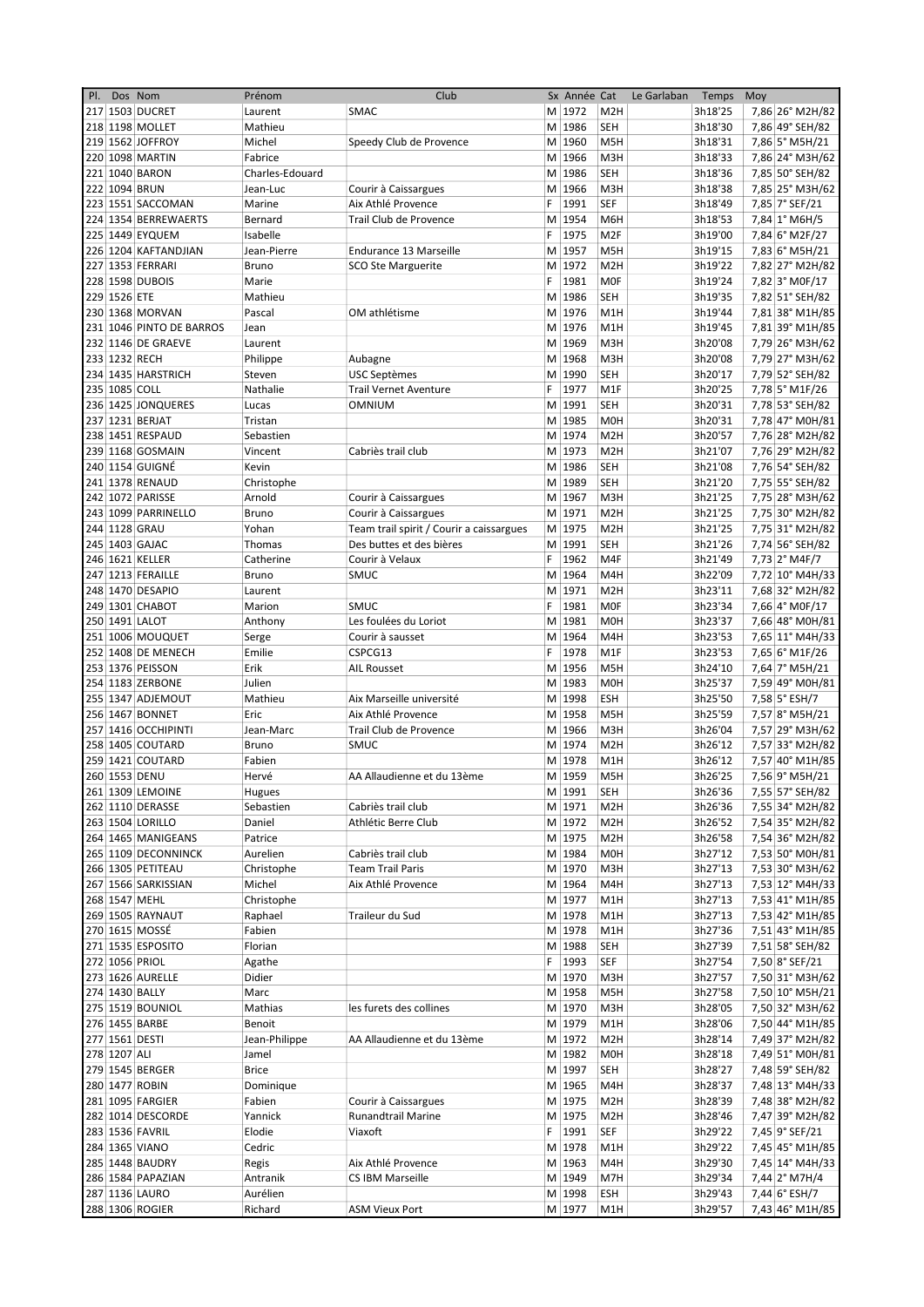| PI. | Dos Nom       |                         | Prénom        | Club                        |    | Sx Année Cat |                  | Le Garlaban | Temps   | Moy |                        |
|-----|---------------|-------------------------|---------------|-----------------------------|----|--------------|------------------|-------------|---------|-----|------------------------|
|     |               | 289 1530 SCALAPIONE     | Damien        |                             |    | M 1991       | <b>SEH</b>       |             | 3h30'17 |     | 7,42 60° SEH/82        |
|     |               | 290 1180 COTTINO        | Julien        |                             |    | M 1986       | <b>SEH</b>       |             | 3h30'18 |     | 7,42 61° SEH/82        |
|     |               | 291 1518 AIMAR          | Jean Michel   |                             |    | M 1971       | M <sub>2</sub> H |             | 3h30'24 |     | 7,41 40° M2H/82        |
|     |               | 292 1643 NOUGUIER       | Carine        | Speedy Club de Provence     | F  | 2019         | <b>BBF</b>       |             | 3h30'31 |     | $7,41$ 1° BBF/1        |
|     |               | 293 1537 DANIELE        | Laurent       | Viaxoft / Nature Passion    |    | M 1972       | M <sub>2</sub> H |             | 3h30'31 |     | 7,41 41° M2H/82        |
|     |               | 294 1122 VIDELAINE      | Augustin      |                             |    | M 1989       | <b>SEH</b>       |             | 3h30'36 |     | 7,41 62° SEH/82        |
|     |               | 295 1523 IVARS          | Wielfred      |                             |    | M 1978       | M <sub>1</sub> H |             | 3h30'54 |     | 7,40 47° M1H/85        |
|     |               | 296 1555 ABIGNOLI       | Laurent       |                             |    | M 1972       | M <sub>2</sub> H |             | 3h30'55 |     | 7,40 42° M2H/82        |
|     |               | 297 1129 BUENO          | Michel        | La foulée de Gréasque       |    | M 1967       | M <sub>3</sub> H |             | 3h31'03 |     | 7,39 33° M3H/62        |
|     |               | 298 1268 POILLOT        | Lorianne      | <b>CAVAL Pertuis</b>        | F  | 1991         | <b>SEF</b>       |             | 3h31'25 |     | 7,38 10° SEF/21        |
|     |               | 299 1489 CHAZEL         | Aurélien      |                             |    | M 1985       | M <sub>OH</sub>  |             | 3h31'28 |     | 7,38 52° M0H/81        |
|     |               | 300 1528 VAKALIS        | Marina        |                             | F  | 1984         | <b>MOF</b>       |             |         |     |                        |
|     |               |                         |               |                             |    |              |                  |             | 3h31'29 |     | 7,38 5° M0F/17         |
|     |               | 301 1593 RAVAUD         | Simon         |                             |    | M 1986       | SEH              |             | 3h31'32 |     | 7,37 63° SEH/82        |
|     |               | 302 1394 EVRARD         | Philippe      | lokomotiv triathlon miramas |    | M 1959       | M <sub>5</sub> H |             | 3h31'36 |     | 7,37 11° M5H/21        |
|     |               | 303 1289 MONTABONE      | Serge         | <b>LFA Trets</b>            |    | M 1977       | M <sub>1</sub> H |             | 3h31'50 |     | 7,36 48° M1H/85        |
|     |               | 304 1463 MATINA         | Nicolas       | Mimet                       |    | M 1981       | <b>MOH</b>       |             | 3h31'51 |     | 7,36 53° M0H/81        |
|     |               | 305 1237 JAFFRE         | Jean-Marc     | Aix Athlé Provence          |    | M 1981       | <b>MOH</b>       |             | 3h32'08 |     | 7,35 54° M0H/81        |
|     |               | 306 1091 TORNIKIAN      | Nicolas       | Vitrolles Triathlon         |    | M 1976       | M <sub>1</sub> H |             | 3h32'25 |     | 7,34 49° M1H/85        |
|     |               | 307 1613 PERRONE        | Nathalie      | Chonchons                   | F  | 1972         | M <sub>2F</sub>  |             | 3h33'04 |     | 7,32 7° M2F/27         |
|     |               | 308 1508 ROUX           | Lionel        |                             |    | M 1964       | M4H              |             | 3h33'07 |     | 7,32 15° M4H/33        |
|     |               | 309 1260 FLEURENTDIDIER | Audrey        | Les foulées du Loriot       | F  | 1976         | M <sub>1</sub> F |             | 3h33'15 |     | 7,32 7° M1F/26         |
|     |               | 310 1629 ALLEMAND       | Andre         | MJC Plan de Cuques          |    | M 1963       | M4H              |             | 3h33'27 |     | 7,31 16° M4H/33        |
|     |               | 311 1287 AITRADI        | Said          |                             |    | M 1952       | M6H              |             | 3h33'33 |     | 7,31 2° M6H/5          |
|     |               | 312 1495 LECUYER        | Loic          |                             |    | M 1976       | M <sub>1</sub> H |             | 3h33'39 |     | 7,30 50° M1H/85        |
|     |               | 313 1107 CORNIC         | Florent       | Cabriès trail club          |    | M 1977       | M <sub>1</sub> H |             | 3h33'41 |     | 7,30 51° M1H/85        |
|     |               | 314 1563 TANCREDI       | Donato        | Courir à Bouc Bel air       |    | M 1982       | <b>MOH</b>       |             | 3h33'48 |     | 7,30 55° M0H/81        |
|     |               |                         | Pierre-Yves   | <b>OCCP</b>                 |    | M 1968       |                  |             |         |     | 7,27 34° M3H/62        |
|     |               | 315 1471 LE GUEN        |               |                             |    |              | M3H              |             | 3h34'41 |     |                        |
|     |               | 316 1441 CAILLAT        | Guillaume     | ste maxime athlé            |    | M 1978       | M <sub>1</sub> H |             | 3h35'01 |     | 7,26 52° M1H/85        |
|     |               | 317 1579 PREVOT         | Sebastien     |                             |    | M 1977       | M <sub>1</sub> H |             | 3h35'10 |     | 7,25 53° M1H/85        |
|     |               | 318 1261 HOUAMRIA       | Sophiane      |                             |    | M 1983       | M <sub>OH</sub>  |             | 3h35'10 |     | 7,25 56° M0H/81        |
|     |               | 319 1559 GONZALEZ       | Jean-Philippe | Rognac Athletic Club        |    | M 1977       | M <sub>1</sub> H |             | 3h35'14 |     | 7,25 54° M1H/85        |
|     |               | 320 1479 AUBERT         | Sylvain       | Les foulées du Loriot       |    | M 1975       | M <sub>2</sub> H |             | 3h35'39 |     | 7,23 43° M2H/82        |
|     |               | 321 1227 GODZINSKI      | Stephane      |                             |    | M 1970       | M3H              |             | 3h35'57 |     | 7,22 35° M3H/62        |
|     |               | 322 1111 DESCAMPS       | Thomas        | Cabriès trail club          |    | M 1985       | <b>M0H</b>       |             | 3h36'02 |     | 7,22 57° M0H/81        |
|     |               | 323 1396 DESLOIRES      | Olivier       | <b>Bad Runner</b>           |    | M 1981       | <b>MOH</b>       |             | 3h36'25 |     | 7,21 58° M0H/81        |
|     |               | 324 1517 GOLEA          | Aude          |                             | F  | 1977         | M <sub>1</sub> F |             | 3h36'30 |     | 7,21 8° M1F/26         |
|     |               | 325 1334 ROURE          | Jean Charles  | <b>CAVAL Pertuis</b>        |    | M 1970       | M <sub>3</sub> H |             | 3h36'31 |     | 7,20 36° M3H/62        |
|     |               | 326 1602 ATZENI         | Daniel        | <b>CLES Gardanne</b>        |    | M 1957       | M <sub>5</sub> H |             | 3h36'32 |     | 7,20 12° M5H/21        |
|     |               | 327 1339 RENAUD         | Patrick       | Athlétic Berre Club         |    | M 1968       | M3H              |             | 3h36'35 |     | 7,20 37° M3H/62        |
|     |               | 328 1371 BOUILLON       | Nicolas       | OM athlétisme               |    | M 1978       | M <sub>1</sub> H |             | 3h36'49 |     | 7,20 55° M1H/85        |
|     |               |                         |               |                             |    |              |                  |             |         |     |                        |
|     |               | 329 1272 MEDARIAN       | Cédric        | <b>SMUC</b>                 |    | M 1974       | M <sub>2</sub> H |             | 3h37'24 |     | 7,18 44° M2H/82        |
|     |               | 330 1139 TORREGROSSA    | Guillaume     |                             |    | M 1978       | M <sub>1</sub> H |             | 3h37'25 |     | 7,18 56° M1H/85        |
|     | 331 1090 BLAS |                         | Antoine       |                             |    | M 1989       | <b>SEH</b>       |             | 3h37'29 |     | 7,17 64° SEH/82        |
|     |               | 332 1031 BIEULES        | Pierrick      |                             |    | M 1976       | M <sub>1</sub> H |             | 3h37'34 |     | 7,17 57° M1H/85        |
|     |               | 333 1590 ROUCHETTE      | Alexia        | La Fare Sport Nature        | F. | 1998         | ESF              |             | 3h37'47 |     | 7,16 $1^{\circ}$ ESF/3 |
|     |               | 334 1240 MIGNEMI        | Denis         |                             |    | M 1962       | M4H              |             | 3h38'10 |     | 7,15 17° M4H/33        |
|     |               | 335 1150 HAMZAOUI       | Michel        | Curly trailers              |    | M 1970       | M3H              |             | 3h38'13 |     | 7,15 38° M3H/62        |
|     |               | 336 1481 LEGROS         | Jeanne        | Courir a Pont du Chateau    |    | F 1978       | M1F              |             | 3h38'14 |     | 7,15 9° M1F/26         |
|     |               | 337 1480 WINTERHALTER   | Frédéric      |                             |    | M 1977       | M1H              |             | 3h38'15 |     | 7,15 58° M1H/85        |
|     |               | 338 1406 BOURGERY       | Jean-Marc     | Team Trail Koloc's          |    | M 1976       | M1H              |             | 3h38'21 |     | 7,14 59° M1H/85        |
|     |               | 339 1079 CHAMPION       | Veronique     | Team Trail Koloc's          |    | F 1973       | M <sub>2F</sub>  |             | 3h38'21 |     | 7,14 8° M2F/27         |
|     |               | 340 1607 FAYANT         | Pascal        |                             |    | M 1972       | M <sub>2</sub> H |             | 3h38'39 |     | 7,13 45° M2H/82        |
|     |               | 341 1628 BARENNE        | Thomas        | <b>CAVAL Pertuis</b>        |    | M 1974       | M <sub>2</sub> H |             | 3h38'53 |     | 7,13 46° M2H/82        |
|     |               | 342 1279 EGROT          | Mathieu       | Trail Club de Provence      |    | M 1982       | M0H              |             | 3h39'08 |     | 7,12 59° M0H/81        |
|     |               | 343 1283 CARACO         |               |                             |    | M 1973       |                  |             | 3h39'10 |     |                        |
|     |               |                         | Christophe    |                             |    |              | M <sub>2</sub> H |             |         |     | 7,12 47° M2H/82        |
|     |               | 344 1297 GOUVERNAIRE    | Yseult        | Speedy Club de Provence     |    | F 1971       | M <sub>2F</sub>  |             | 3h39'12 |     | 7,12 9° M2F/27         |
|     |               | 345 1298 BEUN           | Pierre-Thomas |                             |    | M 1976       | M1H              |             | 3h39'12 |     | 7,12 60° M1H/85        |
|     |               | 346 1370 BERTIN         | Laurent       | OM athlétisme               |    | M 1975       | M <sub>2</sub> H |             | 3h39'28 |     | 7,11 48° M2H/82        |
|     |               | 347 1516 PICHAVANT      | Nadia         |                             | F  | 1980         | M1F              |             | 3h39'35 |     | 7,10 10° M1F/26        |
|     |               | 348 1291 PELINOVSKAYA   | Natalia       | <b>CAVAL Pertuis</b>        |    | F 1977       | M1F              |             | 3h39'42 |     | 7,10 11° M1F/26        |
|     |               | 349 1024 GARCIN         | Benoît        |                             |    | M 1981       | M0H              |             | 3h39'46 |     | 7,10 60° M0H/81        |
|     |               | 350 1259 MONTI          | Thomas        |                             |    | M 1976       | M1H              |             | 3h39'49 |     | 7,10 61° M1H/85        |
|     |               | 351 1255 SUPRANO        | Olivier       |                             |    | M 1971       | M <sub>2</sub> H |             | 3h39'49 |     | 7,10 49° M2H/82        |
|     |               | 352 1540 BERNARD        | Thierry       |                             |    | M 1971       | M <sub>2</sub> H |             | 3h39'51 |     | 7,10 50° M2H/82        |
|     |               | 353 1393 VAILLANT       | Sylvain       |                             |    | M 1983       | M0H              |             | 3h40'02 |     | 7,09 61° M0H/81        |
|     |               | 354 1143 BUHLMANN       | Johanna       |                             |    | F 1994       | <b>SEF</b>       |             | 3h40'17 |     | 7,08 11° SEF/21        |
|     |               | 355 1494 GAURENNE       | Didier        | Olympique Cabriès Calas     |    | M 1978       | M1H              |             | 3h40'38 |     | 7,07 62° M1H/85        |
|     |               | 356 1045 BONNIFAY       | Pascal        |                             |    | M 1968       | M3H              |             | 3h40'43 |     | 7,07 39° M3H/62        |
|     |               | 357 1175 COURIC         | Jérôme        | Peypin Run Club             |    | M 1976       | M1H              |             | 3h40'49 |     | 7,06 63° M1H/85        |
|     |               |                         |               |                             |    | M 1999       |                  |             |         |     | 7,05 7° ESH/7          |
|     |               | 358 1352 MAUBARET       | Giovanni      |                             |    |              | ESH              |             | 3h41'13 |     |                        |
|     |               | 359 1414 PERIER         | Kevin         | salamandre trail aventure   |    | M 1991       | <b>SEH</b>       |             | 3h41'14 |     | 7,05 65° SEH/82        |
|     |               | 360 1257 TEILLET        | Olivier       |                             |    | M 1971       | M <sub>2</sub> H |             | 3h41'31 |     | 7,04 51° M2H/82        |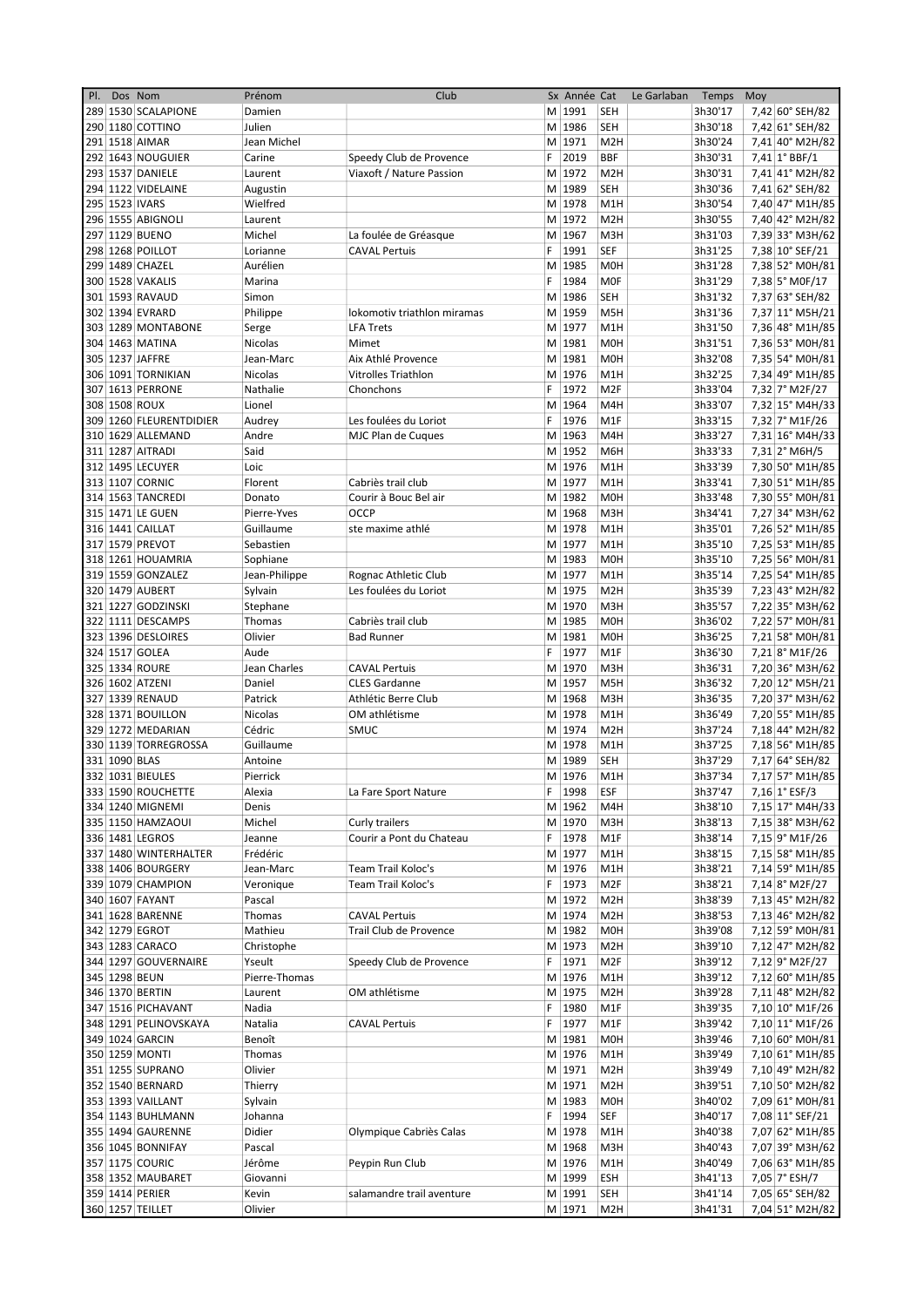| PI. | Dos Nom       |                         | Prénom           | Club                              |    | Sx Année Cat |                  | Le Garlaban | Temps   | Moy |                 |
|-----|---------------|-------------------------|------------------|-----------------------------------|----|--------------|------------------|-------------|---------|-----|-----------------|
|     |               | 361 1047 MAGER          | Bertrand         |                                   |    | M 1976       | M <sub>1</sub> H |             | 3h41'37 |     | 7,04 64° M1H/85 |
|     |               | 362 1342 DEJEAN         | David            | Team Trail Roquefort 09           |    | M 1970       | M3H              |             | 3h41'44 |     | 7,04 40° M3H/62 |
|     |               | 363 1253 COMTE          | Nicolas          | Team Trail Roquefort 09           |    | M 1977       | M <sub>1</sub> H |             | 3h41'44 |     | 7,04 65° M1H/85 |
|     |               | 364 1165 JUSTAFRE       | André            | Coudoux olympique                 |    | M 1972       | M <sub>2</sub> H |             | 3h41'44 |     | 7,04 52° M2H/82 |
| 365 |               | 1340 AUTHEMAN           | Jean Marc        | Team Iron Race                    |    | M 1971       | M <sub>2</sub> H |             | 3h42'15 |     | 7,02 53° M2H/82 |
|     |               | 366 1050 MARCOTTE       | Thomas           | Gse run-n trail                   |    | M 1982       | M <sub>OH</sub>  |             | 3h42'16 |     | 7,02 62° M0H/81 |
|     |               | 367 1384 DONATH         | Aurelius         | <b>ASPTT La Londe</b>             |    | M 1958       | M <sub>5</sub> H |             | 3h42'47 |     | 7,00 13° M5H/21 |
|     |               | 368 1639 MOLINA VILA    | Pablo            |                                   |    | M 1978       | M1H              |             | 3h42'48 |     | 7,00 66° M1H/85 |
|     |               | 369 1620 PASCAL         | Jean-Christophe  |                                   |    | M 1973       | M <sub>2</sub> H |             | 3h43'43 |     | 6,97 54° M2H/82 |
|     |               | 370 1560 BALDACCHINO    | Daniel           |                                   |    | M 1974       | M <sub>2</sub> H |             | 3h43'48 |     | 6,97 55° M2H/82 |
|     |               | 371 1594 REBOUL         | Jean (luc        | Courir à Bouc Bel air             |    | M 1965       | M4H              |             | 3h43'53 |     | 6,97 18° M4H/33 |
|     |               | 372 1251 BONIFAY        | Olivier          |                                   |    | M 1971       | M <sub>2</sub> H |             | 3h44'11 |     | 6,96 56° M2H/82 |
|     | 373 1350 DIRN |                         | Stéphane         | Team Trail Koloc's                |    | M 1974       | M <sub>2</sub> H |             | 3h44'23 |     | 6,95 57° M2H/82 |
|     |               | 374 1310 TEXIER         | Benoit           |                                   |    | M 1979       | M <sub>1</sub> H |             | 3h44'34 |     | 6,95 67° M1H/85 |
|     |               | 375 1515 LABERENNE      | Michaël          | TSN83                             |    | M 1975       | M <sub>2</sub> H |             | 3h44'55 |     | 6,94 58° M2H/82 |
|     |               | 376 1132 CHENANEF       | Salahdine        |                                   |    | M 1974       | M <sub>2</sub> H |             | 3h45'36 |     | 6,91 59° M2H/82 |
|     |               | 377 1124 BACAVE         | Loic             |                                   |    | M 1974       | M <sub>2</sub> H |             | 3h45'36 |     | 6,91 60° M2H/82 |
|     |               | 378 1499 SOLERIEU       | Lionel           | AA Allaudienne et du 13ème        |    | M 1972       | M <sub>2</sub> H |             | 3h45'47 |     | 6,91 61° M2H/82 |
| 379 |               | 1081 POISSONNIER        | Michel           | Courir à Caissargues              |    | M 1962       | M4H              |             | 3h45'47 |     | 6,91 19° M4H/33 |
|     |               | 380 1300 AUFRERE        | Isabelle         | Aix Athlé Provence                | F  | 1959         | M5F              |             | 3h45'49 |     | 6,91 1° M5F/4   |
|     |               | 381 1008 BLANC          | Caroline         | presqu'ile de crozon jogging club | F  | 1974         | M <sub>2F</sub>  |             | 3h45'58 |     | 6,90 10° M2F/27 |
|     |               | 382 1379 SONTHONNAX     | Mickaël          |                                   |    | M 1987       | <b>SEH</b>       |             | 3h46'07 |     | 6,90 66° SEH/82 |
|     |               | 383 1389 ALVES DO CARMO | Orlando          |                                   |    | M 1976       | M1H              |             | 3h46'07 |     | 6,90 68° M1H/85 |
|     |               | 384 1009 POMMAREDE      | Hugo             | Hermanitos                        |    | M 1991       | <b>SEH</b>       |             | 3h46'11 |     | 6,90 67° SEH/82 |
|     |               | 385 1582 PEREZ          | Isabelle         |                                   | F. | 1972         | M <sub>2F</sub>  |             | 3h46'55 |     | 6,87 11° M2F/27 |
|     |               | 386 1380 FONTAINE       | Christophe       | Amaltup barre bio                 |    | M 1975       | M <sub>2</sub> H |             | 3h46'59 |     | 6,87 62° M2H/82 |
|     |               | 387 1585 DIDRY          | Jacques          | Les foulées pélissannaises        |    | M 1950       | M7H              |             | 3h47'01 |     | $6,87$ 3° M7H/4 |
|     |               | 388 1500 SOLIGNAT       |                  |                                   |    | M 1972       | M <sub>2</sub> H |             | 3h47'09 |     | 6,87 63° M2H/82 |
|     | 389 1599 KOT  |                         | Philippe         |                                   | F. | 1984         | <b>MOF</b>       |             | 3h47'15 |     | 6,86 6° M0F/17  |
|     |               |                         | Vanessa          |                                   |    |              |                  |             |         |     |                 |
|     |               | 390 1645 STEPIEN        | Kevin            | Toulon triathlon                  |    | M 1982       | M <sub>OH</sub>  |             | 3h47'28 |     | 6,86 63° M0H/81 |
|     |               | 391 1633 PINCZON DU SEL | Olivier          | Courir à Fuveau                   |    | M 1968       | M3H              |             | 3h48'32 |     | 6,83 41° M3H/62 |
|     |               | 392 1156 PECORARO       | Marc             | Le Groupe B                       |    | M 1973       | M <sub>2</sub> H |             | 3h48'38 |     | 6,82 64° M2H/82 |
|     |               | 393   1193   MOULIN     | Simon            |                                   |    | M 1989       | <b>SEH</b>       |             | 3h48'45 |     | 6,82 68° SEH/82 |
|     |               | 394 1420 POULAIN        | Stephane         |                                   |    | M 1972       | M <sub>2</sub> H |             | 3h48'48 |     | 6,82 65° M2H/82 |
|     |               | 395 1464 MORELLI        | Jean-Louis       | Triathlon Lokomotiv Miramas       |    | M 1956       | M <sub>5</sub> H |             | 3h49'46 |     | 6,79 14° M5H/21 |
|     |               | 396 1614 POUILLOT       | Peggy            |                                   | F  | 1973         | M <sub>2F</sub>  |             | 3h49'50 |     | 6,79 12° M2F/27 |
|     |               | 397 1224 TUREK          | <b>Bruno</b>     |                                   |    | M 1975       | M <sub>2</sub> H |             | 3h50'12 |     | 6,78 66° M2H/82 |
|     |               | 398 1583 WALDEN-LEMAIRE | Nancy            | Courir à Bouc Bel air             | F  | 1974         | M <sub>2F</sub>  |             | 3h50'38 |     | 6,76 13° M2F/27 |
|     |               | 399 1089 FARLET         | Aymeric          |                                   |    | M 1985       | M <sub>OH</sub>  |             | 3h50'39 |     | 6,76 64° M0H/81 |
|     |               | 400 1020 TOURASSE       | Jérôme           |                                   |    | M 1987       | <b>SEH</b>       |             | 3h50'44 |     | 6,76 69° SEH/82 |
|     |               | 401 1171 DRUELLE        | François         |                                   |    | M 1988       | SEH              |             | 3h51'29 |     | 6,74 70° SEH/82 |
|     |               | 402 1248 PETITALOT      | Frederic         | <b>SCO Ste Marguerite</b>         |    | M 1971       | M <sub>2</sub> H |             | 3h52'09 |     | 6,72 67° M2H/82 |
|     |               | 403 1412 LABRO          | Fabienne         |                                   | F  | 1979         | M <sub>1</sub> F |             | 3h52'12 |     | 6,72 12° M1F/26 |
|     |               | 404 1608 TESTARD        | Mathilde         | <b>TVT</b>                        | F  | 1992         | SEF              |             | 3h52'25 |     | 6,71 12° SEF/21 |
|     |               | 405 1119 PEYROLES       | Gregoire         | Cabriès trail club                |    | M 1974       | M <sub>2</sub> H |             | 3h53'13 |     | 6,69 68° M2H/82 |
|     |               | 406 1106 BEAUME         | Annick           | Cabriès trail club                |    | F 1976       | M1F              |             | 3h53'13 |     | 6,69 13° M1F/26 |
|     |               | 407 1118 ONADU          | Jean-Luc         | Cabriès trail club                |    | M 1961       | M4H              |             | 3h53'13 |     | 6,69 20° M4H/33 |
|     |               | 408 1484 JAQIR-GRANGER  | Mohamed El Mehdi | Nature Passion                    |    | M 1985       | M0H              |             | 3h53'24 |     | 6,68 65° M0H/81 |
|     |               | 409 1057 THIRION        | Arnaud           |                                   |    | M 1987       | SEH              |             | 3h53'29 |     | 6,68 71° SEH/82 |
|     |               | 410 1039 ESPEL          | Stephane         | <b>CLES Gardanne</b>              |    | M 1968       | M3H              |             | 3h53'40 |     | 6,68 42° M3H/62 |
|     |               | 411 1578 CHABAL         | Patrick          | <b>ASPTT Marseille</b>            |    | M 1965       | M4H              |             | 3h53'54 |     | 6,67 21° M4H/33 |
|     |               | 412 1538 MUDRY          | Sébastien        | Viaxoft                           |    | M 1986       | SEH              |             | 3h54'03 |     | 6,67 72° SEH/82 |
|     |               | 413 1507 DEVAUX         | Jean Michel      | Triathlon Miramas                 |    | M 1971       | M <sub>2</sub> H |             | 3h54'16 |     | 6,66 69° M2H/82 |
|     |               | 414 1609 PINATEL        | Richard          | Dassault Istres sports            |    | M 1963       | M4H              |             | 3h54'17 |     | 6,66 22° M4H/33 |
|     |               | 415 1570 LUCIANI        | Gilbert          |                                   |    | M 1963       | M4H              |             | 3h55'10 |     | 6,63 23° M4H/33 |
|     |               | 416 1194 DE PAULA       | Dominique        | Athlétic Berre Club               |    | M 1963       | M4H              |             | 3h55'56 |     | 6,61 24° M4H/33 |
|     |               | 417 1605 VARIN          | Steve            |                                   |    | M 1984       | M0H              |             | 3h56'00 |     | 6,61 66° M0H/81 |
|     |               | 418 1539 DESMOTS        | Florian          |                                   |    | M 1983       | <b>MOH</b>       |             | 3h56'20 |     | 6,60 67° M0H/81 |
|     |               | 419 1170 KHELFI         | Myriam           | Aix Athlé Provence                | F. | 1979         | M1F              |             | 3h56'35 |     | 6,59 14° M1F/26 |
|     |               | 420 1303 GRANOTTIER     | Christophe       | Sardines Triathlon Marseille      |    | M 1971       | M <sub>2</sub> H |             | 3h56'51 |     | 6,59 70° M2H/82 |
|     |               | 421 1302 LOMBARD        | Aurelie          | Sardines Triathlon Marseille      | F. | 1980         | M1F              |             | 3h56'51 |     | 6,59 15° M1F/26 |
|     |               | 422 1281 FREITAS        | Miguel           | Aix Athlé Provence                |    | M 1982       | M0H              |             | 3h57'06 |     | 6,58 68° M0H/81 |
|     |               | 423 1011 GOMEZ          | Alexandre        |                                   |    | M 1978       | M1H              |             | 3h57'11 |     | 6,58 69° M1H/85 |
|     |               | 424 1176 COURIC         | Mélanie          | Peypin Run Club                   | F. | 1981         | <b>MOF</b>       |             | 3h57'33 |     | 6,57 7° M0F/17  |
|     |               | 425 1466 SQUITIERI      | Marc             | Sylvia                            |    | M 1965       | M4H              |             | 3h57'40 |     | 6,56 25° M4H/33 |
|     |               | 426 1644 CANTREL        | Patrick          | Athlétic Berre Club               |    | M 1962       | M4H              |             | 3h57'45 |     | 6,56 26° M4H/33 |
|     |               | 427 1058 ARIAS          | Jean-Luc         |                                   |    | M 1967       | M3H              |             | 3h57'48 |     | 6,56 43° M3H/62 |
|     |               | 428 1246 PARENT         | Frederic         | Sundgo2                           |    | M 1962       | M4H              |             | 3h57'49 |     | 6,56 27° M4H/33 |
|     |               | 429 1223 PERSEE         | Marie Nadine     | Fos Olympique Club                |    | F 1978       | M1F              |             | 3h58'02 |     | 6,55 16° M1F/26 |
|     |               | 430 1308 LEMOINE        | Pierre           |                                   |    | M 1958       | M5H              |             | 3h58'02 |     | 6,55 15° M5H/21 |
|     |               | 431 1574 DELPIERRE      | Jean Paul        | Team Iron Race                    |    | M 1960       | M5H              |             | 3h58'02 |     | 6,55 16° M5H/21 |
|     |               | 432 1199 ARAGON         | Michel           | ROUSSET TRIATHLON                 |    | M 1968       | M3H              |             | 3h58'05 |     | 6,55 44° M3H/62 |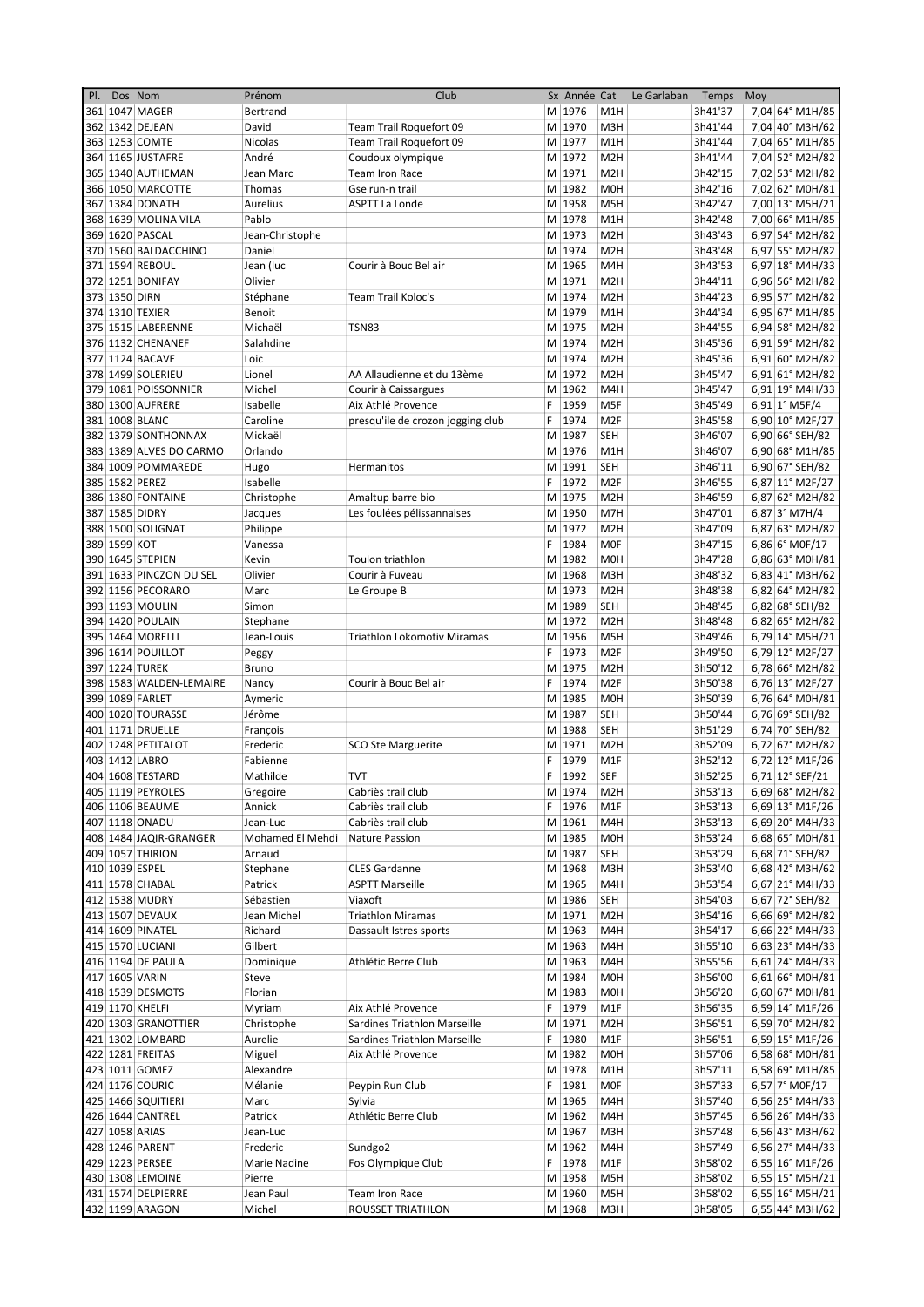| PI. |               | Dos Nom                    | Prénom          | Club                       |    | Sx Année Cat |                  | Le Garlaban | Temps   | Moy |                          |
|-----|---------------|----------------------------|-----------------|----------------------------|----|--------------|------------------|-------------|---------|-----|--------------------------|
|     |               | 433 1427 MALET             | Vanessa         | Cross Traîner 13           | F. | 1980         | M <sub>1</sub> F |             | 3h58'17 |     | 6,55 17° M1F/26          |
|     |               | 434 1391 LOPES             | Patrick         | Cross Traîner 13           |    | M 1979       | M <sub>1</sub> H |             | 3h58'17 |     | 6,55 70° M1H/85          |
|     |               | 435 1035 CARACO            | Laure           | La foulée de Gréasque      | F  | 1981         | <b>MOF</b>       |             | 3h58'34 |     | 6,54 8° M0F/17           |
|     |               | 436 1027 JIQUEL            | Antoine         |                            |    | M 1990       | SEH              |             | 3h59'25 |     |                          |
|     |               |                            |                 |                            |    |              |                  |             |         |     | 6,52 73° SEH/82          |
|     |               | 437 1548 DUMAS             | Olivier         | Ventabren jogging aventure |    | M 1978       | M <sub>1</sub> H |             | 3h59'37 |     | $6,51$ 71° M1H/85        |
|     |               | 438 1192 DELACHAT          | Guillaume       | <b>CAVAL Pertuis</b>       |    | M 1966       | M3H              |             | 4h00'14 |     | $6,49$ 45° M3H/62        |
|     |               | 439 1166 GARDE             | Richard         | Trailer passionné          |    | M 1967       | M <sub>3</sub> H |             | 4h00'38 |     | 6,48 46° M3H/62          |
|     |               | 440 1638 SANCHEZ           | Marie           | Aix Athlé Provence         | F  | 1963         | M4F              |             | 4h00'49 |     | 6,48 3° M4F/7            |
|     |               | 441 1102 GAUNET            | Emmanuel        |                            |    | M 1969       | M3H              |             | 4h00'56 |     | 6,47 47° M3H/62          |
|     |               | 442 1512 HUDER TITOTTO     | Mandy           | <b>OCC</b> cabries         | F. | 1978         | M <sub>1</sub> F |             | 4h01'11 |     | 6,47 18° M1F/26          |
|     |               |                            |                 |                            |    |              |                  |             |         |     |                          |
|     |               | 443 1163 CAMUS             | Christophe      | Naplock                    |    | M 1969       | M3H              |             | 4h01'38 |     | 6,46 48° M3H/62          |
|     |               | 444 1576 LEGER             | Petra           |                            | F  | 1962         | M4F              |             | 4h01'51 |     | $6,45$  4° M4F/7         |
|     |               | 445 1351 QUILLIEC          | Anaelle         |                            | F. | 1990         | SEF              |             | 4h01'52 |     | 6,45 13° SEF/21          |
|     |               | 446 1596 LESCOET           | Arnaud          | La Fare Sport Nature       |    | M 1983       | M <sub>OH</sub>  |             | 4h01'59 |     | 6,45 69° M0H/81          |
|     |               | 447 1460 JACQUIER          | Dominique       | <b>Running Pass</b>        | M  | 1965         | M4H              |             | 4h02'00 |     | 6,45 28° M4H/33          |
|     |               | 448 1492 BOYER             | <b>Beatrice</b> | Courir à Bouc Bel air      | F. | 1958         | M5F              |             | 4h02'14 |     | $6,44$ 2° M5F/4          |
|     |               | 449 1321 Pierrat           | Nicolas         |                            |    | M 1979       | M <sub>1</sub> H |             | 4h03'15 |     | 6,41 72° M1H/85          |
|     |               |                            |                 |                            |    |              |                  |             |         |     |                          |
|     | 450 1501 VAZ  |                            | Catarina        | OCC cabries                | F  | 1977         | M <sub>1F</sub>  |             | 4h03'32 |     | 6,41 19° M1F/26          |
|     |               | 451 1019 MICHEL            | Clement         |                            |    | M 1986       | <b>SEH</b>       |             | 4h03'47 |     | 6,40 74° SEH/82          |
|     |               | 452 1364 GAGNON            | Mathilde        |                            | F  | 1998         | ESF              |             | 4h03'55 |     | 6,40 $2^{\circ}$ ESF/3   |
|     |               | 453 1201 DESBOIS           | Melissa         | OCCP                       | F  | 1987         | <b>SEF</b>       |             | 4h04'52 |     | 6,37 14° SEF/21          |
|     |               | 454 1473 TIRADO            | Alexia          | Team Trail Roquefort 09    | F  | 2000         | <b>ESF</b>       |             | 4h05'12 |     | 6,36 3° ESF/3            |
|     |               | 455 1510 BERTRAND          | Angelique       | Cross Traîner 13           | F  | 1989         | SEF              |             | 4h05'37 |     |                          |
|     |               |                            |                 |                            |    |              |                  |             |         |     | 6,35 $15^{\circ}$ SEF/21 |
|     |               | 456 1509 LUSSEAU GIRARDIER | Magalie         | Cross Traîner 13           | F  | 1971         | M <sub>2F</sub>  |             | 4h05'38 |     | 6,35 14° M2F/27          |
|     |               | 457 1155 GRUSON            | Erwan           |                            |    | M 1976       | M <sub>1</sub> H |             | 4h05'46 |     | 6,35 73° M1H/85          |
|     |               | 458 1286 COLOMBO           | Julien          | V03Max Provence triathlon  |    | M 1990       | <b>SEH</b>       |             | 4h05'46 |     | 6,35 75° SEH/82          |
|     |               | 459 1439 MAMAN             | Samuel          |                            |    | M 1981       | M <sub>OH</sub>  |             | 4h06'13 |     | 6,34 70° M0H/81          |
|     |               | 460 1285 CHARREL           | Remi            | <b>SMUC</b>                |    | M 1966       | M3H              |             | 4h07'00 |     | 6,32 49° M3H/62          |
|     |               | 461 1630 DE SOUZA          | Alexandre       |                            |    | M 1956       | M <sub>5</sub> H |             | 4h07'01 |     | $6,32$ 17° M5H/21        |
|     |               |                            |                 |                            |    |              |                  |             |         |     |                          |
|     |               | 462 1404 SALEN             | Hervé           | Provence photo video       |    | M 1970       | M3H              |             | 4h07'17 |     | 6,31 50° M3H/62          |
|     |               | 463 1541 BERTOCCHIO        | Julie           | La Fare Sport Nature       | F  | 1992         | SEF              |             | 4h07'33 |     | 6,30 16° SEF/21          |
|     |               | 464 1005 BEENS             | Carla           | Trail club des Fous        | F  | 1984         | <b>MOF</b>       |             | 4h07'35 |     | 6,30 9° M0F/17           |
|     |               | 465 1034 SPIGA             | Damien          |                            |    | M 1980       | M <sub>1</sub> H |             | 4h07'52 |     | 6,29 74° M1H/85          |
|     |               | 466 1069 DETAILLEUR        | <b>Brice</b>    |                            |    | M 1967       | M3H              |             | 4h07'53 |     | 6,29 51° M3H/62          |
|     |               | 467 1634 MOREAU            | Cédric          | Cross Traîner 13           |    | M 1978       | M <sub>1</sub> H |             | 4h08'13 |     | $6,28$ 75° M1H/85        |
|     |               |                            |                 |                            |    |              |                  |             |         |     |                          |
|     |               | 468 1320 TRUCHON           | Claire          | Aix Athlé Provence         | F  | 1974         | M <sub>2F</sub>  |             | 4h08'14 |     | 6,28 15° M2F/27          |
|     |               | 469 1169 DUMONT            | Nicolas         |                            |    | M 1981       | <b>MOH</b>       |             | 4h10'01 |     | 6,24 71° M0H/81          |
|     |               | 470 1611 QUERCIA           | Thomas          | SYNERGIE ENG CALCUL        |    | M 1993       | <b>SEH</b>       |             | 4h10'04 |     | 6,24 76° SEH/82          |
|     |               | 471 1022 DEDENON           | Patrick         |                            |    | M 1981       | M <sub>OH</sub>  |             | 4h10'20 |     | 6,23 72° M0H/81          |
|     |               | 472 1021 LIGER             | Bertrand        |                            |    | M 1979       | M1H              |             | 4h10'20 |     | 6,23 76° M1H/85          |
|     |               | 473 1388 BART              | Christine       | Peypin Run Club            | F. | 1975         | M <sub>2F</sub>  |             | 4h10'57 |     | 6,22 16° M2F/27          |
|     |               |                            |                 | Courir le monde 74         |    |              |                  |             |         |     |                          |
|     |               | 474 1262 DUCASE            | Patrick         |                            |    | M 1960       | M <sub>5</sub> H |             | 4h10'59 |     | 6,22 18° M5H/21          |
|     |               | 475 1493 MONTET            | Sophie          |                            | F  | 1976         | M1F              |             | 4h11'02 |     | 6,21 20° M1F/26          |
|     |               | 476 1454 PAOLI             | Julie           | Lucciana atletismu         | F  | 1984         | <b>MOF</b>       |             | 4h11'12 |     | 6,21 10° M0F/17          |
|     | 477 1433 REY  |                            | Lauriane        | <b>USC Septèmes</b>        | F  | 1983         | MOF              |             | 4h11'30 |     | 6,20 11° M0F/17          |
|     |               | 478 1010 NAPPEZ            | Valérie         |                            | F  | 1975         | M <sub>2F</sub>  |             | 4h12'05 |     | 6,19 17° M2F/27          |
|     |               | 479 1013 DAUTREY           | Laurence        | USF triathlon              |    | F 1988       | <b>SEF</b>       |             | 4h12'05 |     | 6,19 17° SEF/21          |
|     |               | 480 1345 PLAZA             | Pierre          |                            |    | M 1978       | M1H              |             | 4h12'11 |     | 6,19 77° M1H/85          |
|     |               |                            |                 |                            |    |              |                  |             |         |     |                          |
|     | 481 1534 DUC  |                            | Serge           |                            |    | M 1953       | M6H              |             | 4h12'56 |     | $6,17$ 3° M6H/5          |
|     |               | 482 1314 GEERAERTS         | Karel           |                            |    | M 1995       | SEH              |             | 4h13'10 |     | 6,16 77° SEH/82          |
|     |               | 483 1422 HECHT             | Iris            | <b>LFA Trets</b>           | F. | 1968         | M3F              |             | 4h13'13 |     | 6,16 2° M3F/5            |
|     |               | 484 1105 BAUDRON           | Herve           | Cabriès trail club         |    | M 1968       | M3H              |             | 4h13'30 |     | $6,15$ 52° M3H/62        |
|     |               | 485 1157 DESIDERI          | Didier          |                            |    | M 1973       | M <sub>2</sub> H |             | 4h13'53 |     | 6,14 71° M2H/82          |
|     | 486 1077 SEKI |                            | Anto            |                            |    | M 1970       | M3H              |             | 4h14'11 |     | 6,14 53° M3H/62          |
|     |               |                            |                 |                            |    |              |                  |             |         |     |                          |
|     |               | 487 1436 CHAVERNAC         | Pierre          |                            |    | M 1985       | M0H              |             | 4h14'18 |     | 6,13 73° M0H/81          |
|     |               | 488 1097 LESSARD           | Romain          | Cvbc                       |    | M 1981       | M0H              |             | 4h14'29 |     | 6,13 74° M0H/81          |
|     |               | 489 1571 PESSAH            | Michel          |                            |    | M 1969       | M3H              |             | 4h14'39 |     | 6,13 54° M3H/62          |
|     |               | 490 1243 MENZOYAN          | Aurelie         |                            | F. | 1983         | <b>MOF</b>       |             | 4h14'42 |     | 6,12 12° M0F/17          |
|     |               | 491 1244 ALLEGRE           | Christophe      |                            |    | M 1986       | SEH              |             | 4h14'42 |     | 6,12 78° SEH/82          |
|     |               | 492 1299 SIMONIN           | Gerard          |                            |    | M 1951       | M6H              |             | 4h14'45 |     | $6,12$ 4° M6H/5          |
|     |               | 493 1236 AUCAN             |                 |                            |    | M 1966       | M3H              |             | 4h15'27 |     |                          |
|     |               |                            | Georges         |                            |    |              |                  |             |         |     | $6,11$ 55° M3H/62        |
|     |               | 494 1313 COSSETTINI        | Christophe      | <b>LFA Trets</b>           |    | M 1974       | M <sub>2</sub> H |             | 4h15'43 |     | 6,10 72° M2H/82          |
|     |               | 495 1181 GUMB              | Cedric          | <b>LFA Trets</b>           |    | M 1976       | M1H              |             | 4h15'44 |     | 6,10 78° M1H/85          |
|     |               | 496 1442 MARNAY            | Kevin           |                            |    | M 1991       | SEH              |             | 4h15'52 |     | 6,10 79° SEH/82          |
|     |               | 497 1318 MAQUEDA           | Dominique       | RCC                        | F. | 1966         | M3F              |             | 4h16'02 |     | $6,09$ 3° M3F/5          |
|     |               | 498 1096 SALVETTI          | Yannick         |                            |    | M 1980       | M1H              |             | 4h16'18 |     | 6,09 79° M1H/85          |
|     |               | 499 1138 ROSSI             | Florent         |                            |    | M 1975       | M <sub>2</sub> H |             | 4h16'20 |     | 6,09 73° M2H/82          |
|     |               |                            |                 |                            |    |              |                  |             |         |     |                          |
|     |               | 500 1295 DUSSART           | Mathieu         | Aix Athlé Provence         |    | M 1978       | M1H              |             | 4h16'45 |     | 6,08 80° M1H/85          |
|     |               | 501 1387 SANTUCCI          | Carla           | Team Trail Koloc's         |    | F 1977       | M1F              |             | 4h17'30 |     | 6,06 21° M1F/26          |
|     |               | 502 1361 VENTURA           | Michel          | Elengy                     |    | M 1961       | M4H              |             | 4h17'30 |     | 6,06 29° M4H/33          |
|     |               | 503 1023 DEVIENNE          | Arthur          |                            |    | M 1993       | SEH              |             | 4h18'06 |     | 6,04 80° SEH/82          |
|     |               | 504 1018 GALINIER          | Thalia          |                            |    | F 1992       | SEF              |             | 4h18'06 |     | 6,04 18° SEF/21          |
|     |               |                            |                 |                            |    |              |                  |             |         |     |                          |